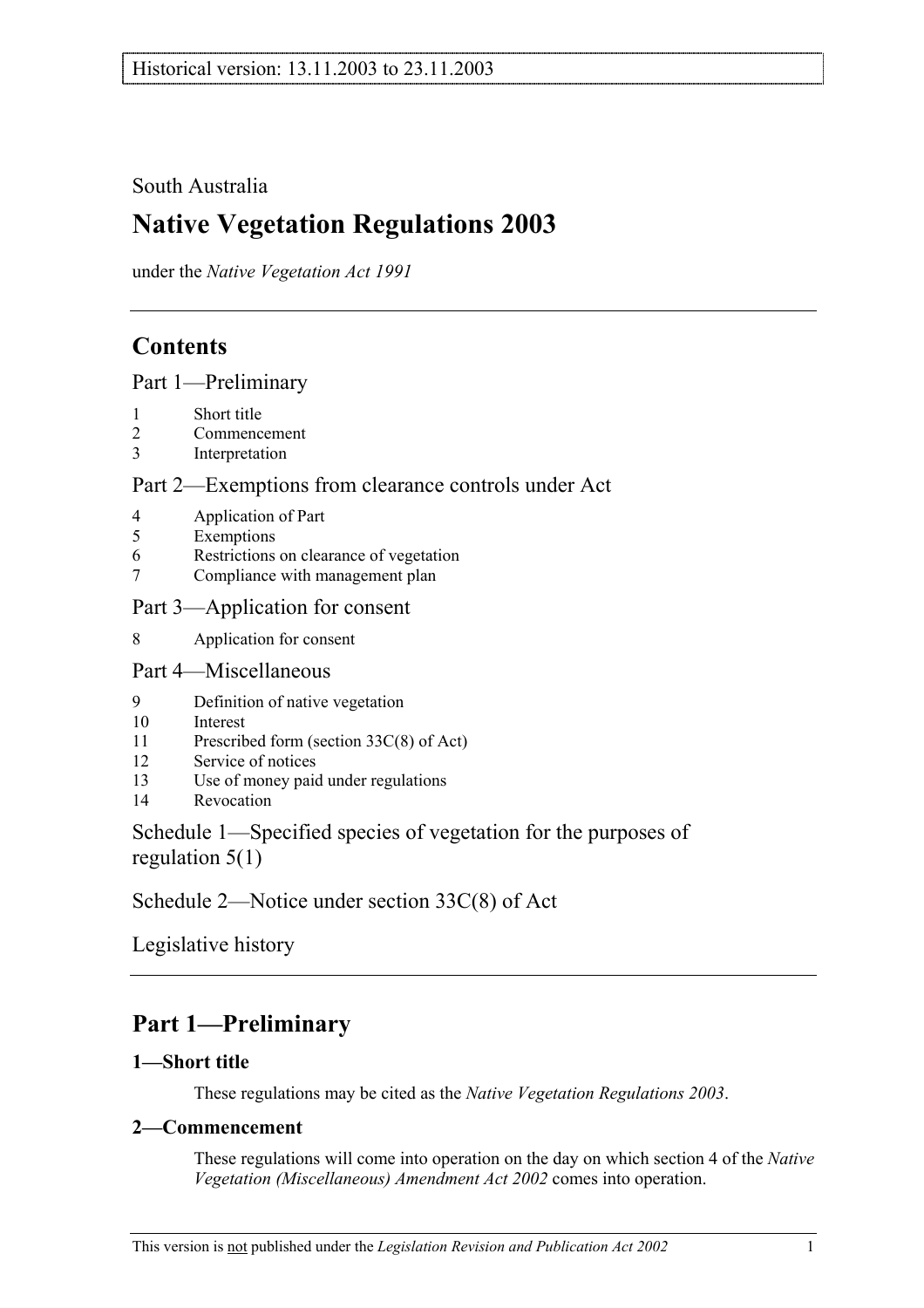### **3—Interpretation**

In these regulations, unless the contrary intention appears—

*Act* means the *Native Vegetation Act 1991*;

*building* means a building or structure that is permanently fixed to land so that it cannot be moved without dismantling or destroying it and—

- (a) includes a transportable building if the building is connected to a sewage system or a septic tank and then is not moved after it is first connected to that sewage system or septic tank; but
- (b) does not include a building or structure erected or placed on land in contravention of the *Development Act 1993* or a corresponding previous enactment;

*business day* means any day except Saturday, Sunday or a public holiday;

*C.F.S.* means the Country Fire Service;

*country* has the same meaning as in the *Country Fires Act 1989*;

*Development Plan* means a Development Plan under the *Development Act 1993*;

*dwelling* means a building or part of a building used as a self-contained residence;

*fence* means a fence consisting of posts and wire fixed permanently to land and designed for the purpose of controlling access by people or the movement of animals;

*fire-control purposes*—these are purposes associated with preventing or controlling the spread of fires or potential fires;

*infrastructure* means—

- (a) the infrastructure, equipment, structures, works and other facilities used in or in connection with the supply of water or electricity, gas or other forms of energy, the provision of telecommunications, or the drainage, removal or treatment of waste water or sewage; or
- (b) roads and their supporting structures or works; or
- (c) ports, wharfs, jetties, railways, trams and busways;

*private mine* means land declared under the *Mining Act 1971* to be a private mine;

*township of Robe* means the area shown as the township of Robe in the Development Plan that applies to that area of the State.

# **Part 2—Exemptions from clearance controls under Act**

### **4—Application of Part**

Exemptions under this Part do not extend to native vegetation growing or situated on land that is subject to a heritage agreement under the Act or a heritage agreement that was entered into in compliance with a condition of consent to clear native vegetation under the repealed Act unless the paragraph setting out the exemption explicitly extends its operation to that vegetation.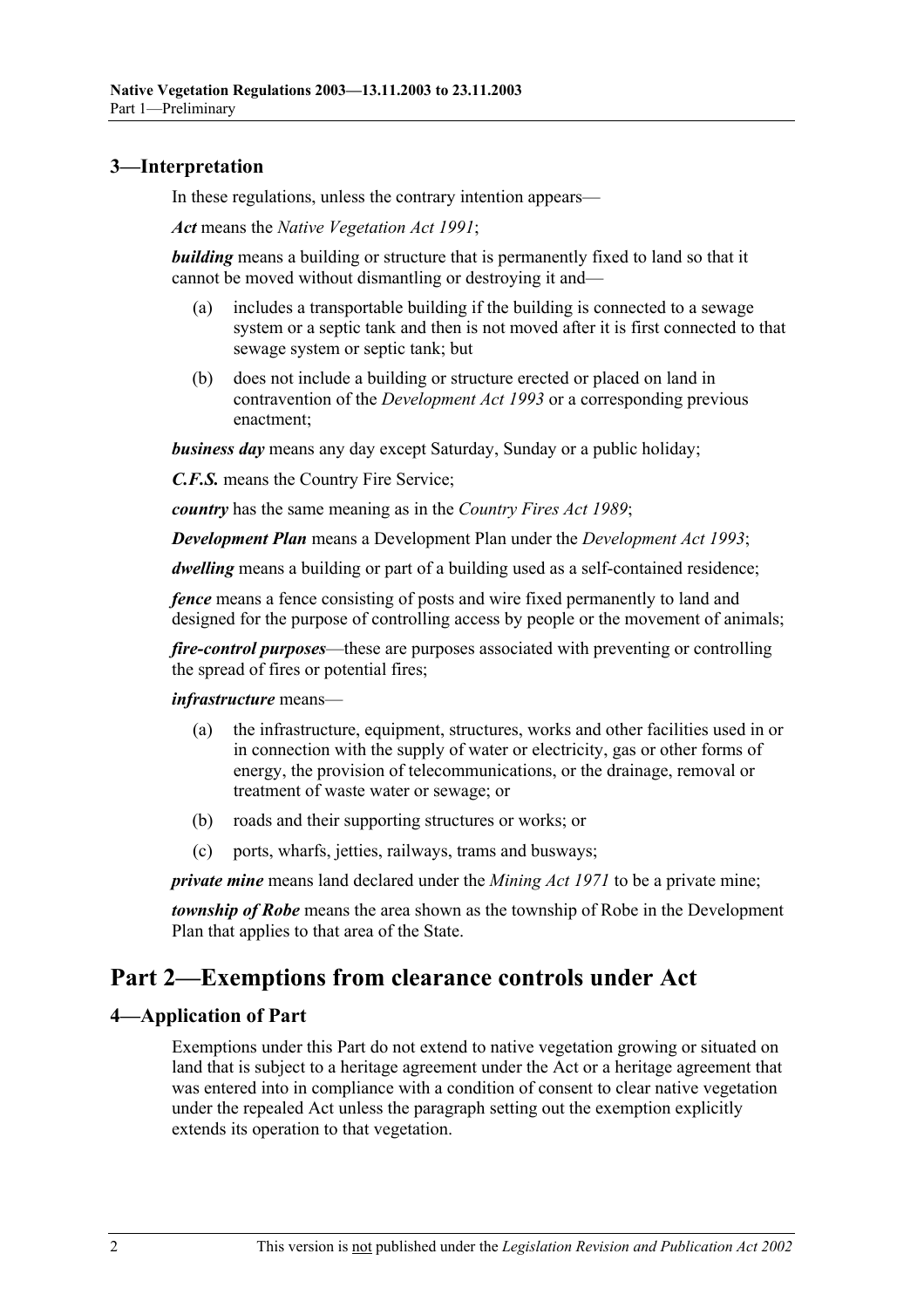### **5—Exemptions**

- (1) Pursuant to section 27(1)(b) of the Act, native vegetation may, subject to any other Act or law to the contrary, be cleared—
	- (a) if it is proposed to erect a building that is a dwelling or a structure or other facility that is ancillary to a dwelling and—
		- (i) any development authorisation for the erection of the dwelling or structure or other facility required by or under the *Development Act 1993* has been obtained; and
		- (ii) either—
			- (A) the vegetation
				- does not comprise or form part of a stratum of native vegetation that is substantially intact; and
				- except where the dwelling is within a residential or township zone under the relevant Development Plan, does not include vegetation of the genus *Eucalyptus* with a stem diameter at 300 millimetres above the ground of 200 millimetres or more, or other vegetation with a stem diameter at the lowest point of the stem above ground level of 100 millimetres or more; or

 $(B)$ 

- the Council is satisfied that, after taking into account the need to preserve biological diversity and taking into account the needs of the owner of the land, the proposed site for the building is the most suitable that is available; and
- there is no other practicable alternative that would involve no clearance or the clearance of less vegetation or the clearance of vegetation that is less significant or (if relevant) the clearance of vegetation that has been degraded to a greater extent than the vegetation proposed to be cleared; and
- the clearance is undertaken in accordance with a management plan that has been approved by the Council and that results in a significant environmental benefit on the property where the building is to be situated, or the owner of the land (or a person acting on his or her behalf) has, on application to the Council to proceed with clearing the vegetation in accordance with this provision, made a payment into the Fund of an amount considered by the Council to be sufficient to achieve a significant environmental benefit in the manner contemplated by section 21(6) of the Act;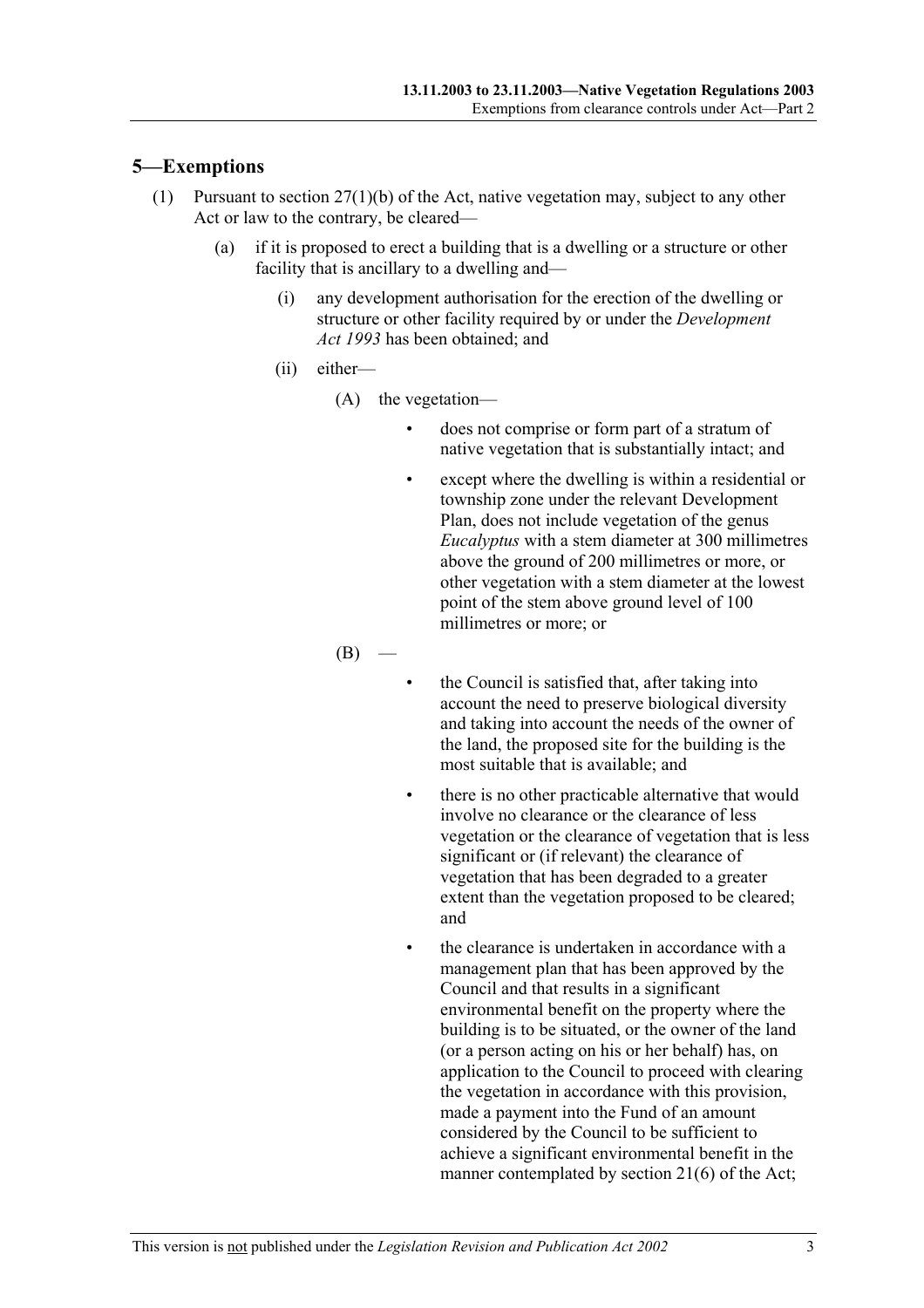- (b) if it is proposed to erect a building or a structure or other facility that is ancillary to a building, other than a dwelling or a structure or other facility that is ancillary to a dwelling, and—
	- (i) any development authorisation for the erection of the building or structure or other facility required by or under the *Development Act 1993* has been obtained; and
	- (ii) the vegetation—
		- (A) does not comprise or form part of a stratum of native vegetation that is substantially intact; and
		- (B) except where the building is within a tourist accommodation, business, centre, commerce, commercial, industrial, industry or office zone under the relevant Development Plan, does not include vegetation of the genus *Eucalyptus* with a stem diameter at 300 millimetres above the ground of 200 millimetres or more, or other vegetation with a stem diameter at the lowest point of the stem above ground level of 100 millimetres or more;
- $\int_{c}^{c}$  if
	- (i) the clearance is incidental to a proposed development to which section 48 of the *Development Act 1993* applies; and
	- (ii) an environmental impact statement, public environmental report or development report, and an Assessment Report, relating to the development have been prepared under that Act; and
	- (iii) the Minister responsible for the administration of the *Development Act 1993* referred the environmental impact statement, public environmental report or development report to the Native Vegetation Council for comment and report and—
		- (A) the Council provided comments which were included (wholly or substantially) in the relevant Assessment Report; or
		- (B) the Council failed to provide comments within 8 weeks after receiving the Minister's invitation for comment and report; and
	- (iv) the Governor has granted his or her consent to the proposed development under section 48 of the *Development Act 1993*; and
	- (v) the clearance is undertaken in accordance with that consent; and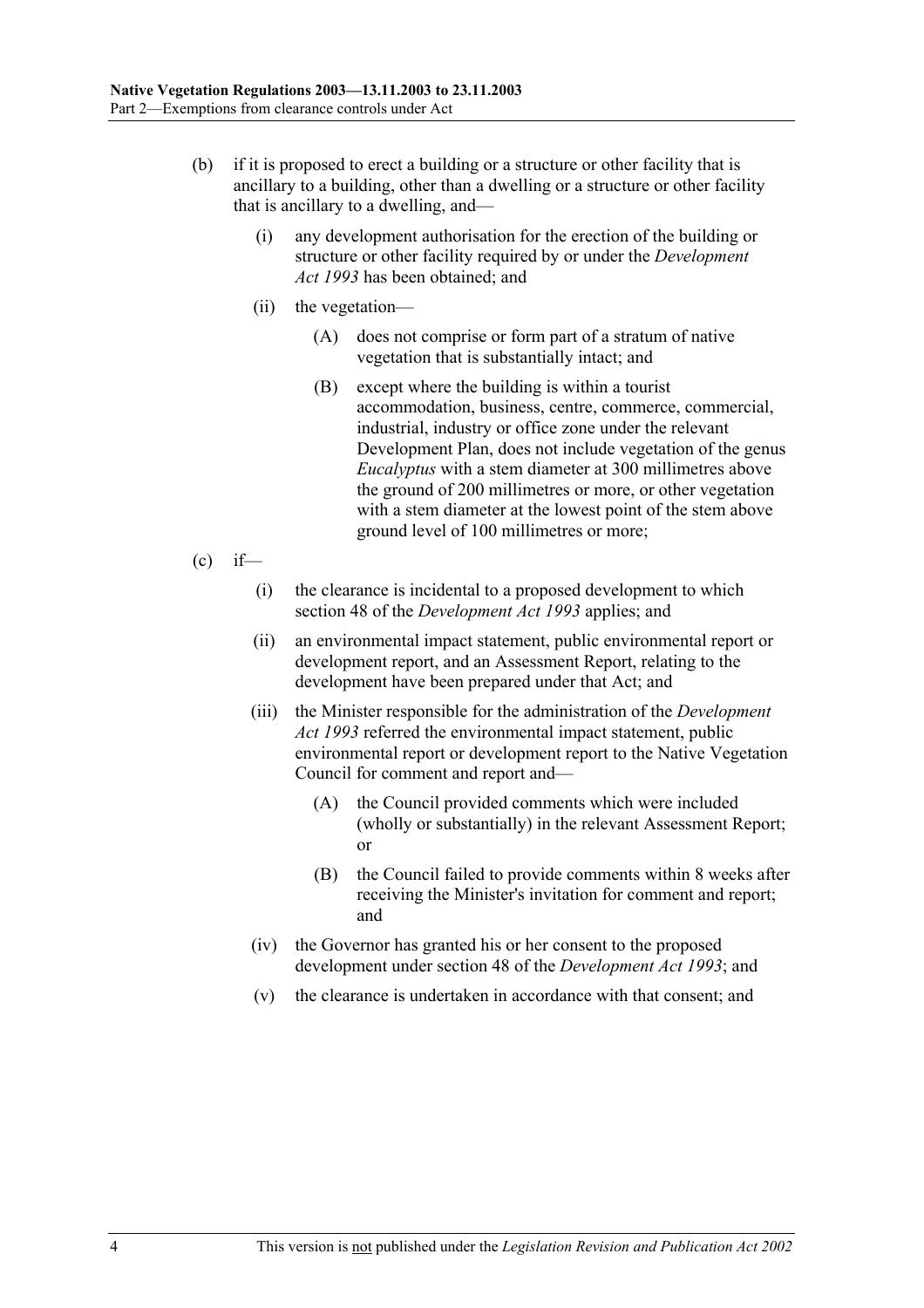(vi) the clearance is undertaken in accordance with a management plan that has been approved by the Council that results in a significant environmental benefit on the property where the development is being undertaken, or the owner of the land (or a person acting on his or her behalf) has, on application to the Council to proceed with clearing the vegetation in accordance with this provision, made a payment into the Fund of an amount considered by the Council to be sufficient to achieve a significant environmental benefit in the manner contemplated by section 21(6) of the Act;

(d) if—

 $(i)$ 

- (A) the clearance is incidental to the construction of a building or infrastructure and the Council is satisfied that the clearance is in the public interest; or
- (B) the clearance is required in connection with the provision of infrastructure or services to a building or proposed building, or to any place; and
- (ii) any development authorisation required by or under the *Development Act 1993* has been obtained; and
- (iii) the Council is satisfied that, after taking into account the need to preserve biological diversity and the nature and purposes of any proposed building or infrastructure that is yet to be constructed, the proposed site of the building or infrastructure is the most suitable that is available; and
- (iv) there is no other practicable alternative that would involve no clearance or the clearance of less vegetation or the clearance of vegetation that is less significant or (if relevant) the clearance of vegetation that has been degraded to a greater extent than the vegetation proposed to be cleared; and
- (v) the clearance is undertaken in accordance with a standard operating procedure determined or approved by the Council for the purposes of this provision or a management plan that has been approved by the Council, and either there will be a significant environmental benefit on the property where the clearance is being undertaken or within the same region of the State, or the owner of the land (or a person acting on his or her behalf) has, on application to the Council to proceed with clearing the vegetation in accordance with this provision, made a payment into the Fund of an amount considered by the Council to be sufficient to achieve a significant environmental benefit in the manner contemplated by section 21(6) of the Act;
- $(e)$  if—
	- (i) the clearance is incidental to the repair or maintenance work of the Crown; and
	- (ii) the person undertaking the clearance—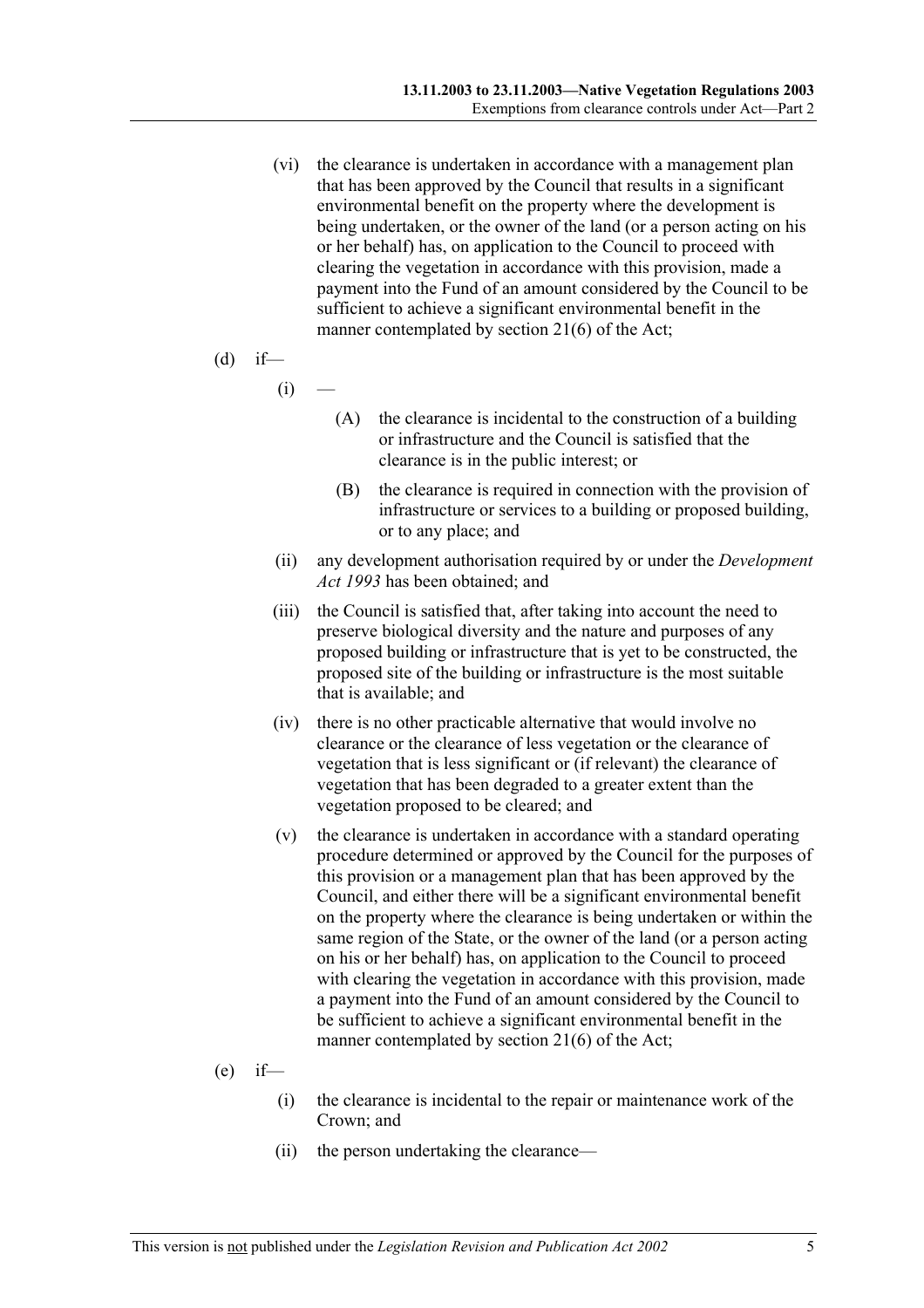- (A) has given at least 10 business days notice in writing outlining the proposed clearance to a person who has the care, control or management of the land before commencing the clearance (unless the land is under the care, control or management of the Crown); or
- (B) is acting in accordance with a standard operating procedure determined or approved by the Council for the purposes of this provision; or
- (C) is acting in a situation of urgency that requires action without delay; and
- (iii) the person undertaking the clearance complies with any guidelines relating to the protection of native vegetation from the spread of plant diseases or noxious weeds, or from unnecessary damage during the performance of any work, prepared by the Council in accordance with section 25 of the Act,

(and the operation of this paragraph extends to vegetation on land that is subject to a heritage agreement);

$$
\int
$$
 (f) if—

 $(i)$ 

- (A) the clearance is being undertaken as part of the duty of an electricity entity under Part 5 of the *Electricity Act 1996*; or
- (B) the clearance is incidental to any repair or maintenance work of an electricity entity within the meaning of the *Electricity Act 1996*; and
- (ii) the person undertaking the clearance—
	- (A) is acting in accordance with the principles of vegetation clearance under the *Electricity Act 1996*; or
	- (B) has given at least 10 business days notice in writing outlining the proposed clearance to a person who has the care, control or management of the land before commencing the clearance (unless the land is under the care, control or management of the electricity entity); or
	- (C) is acting in accordance with a standard operating procedure determined or approved by the Council for the purposes of this provision; or
	- (D) is acting in a situation of urgency that requires action without delay; and
- (iii) the person undertaking the clearance complies with any guidelines relating to the protection of native vegetation from the spread of plant diseases or noxious weeds, or from unnecessary damage during the performance of any work, prepared by the Council in accordance with section 25 of the Act,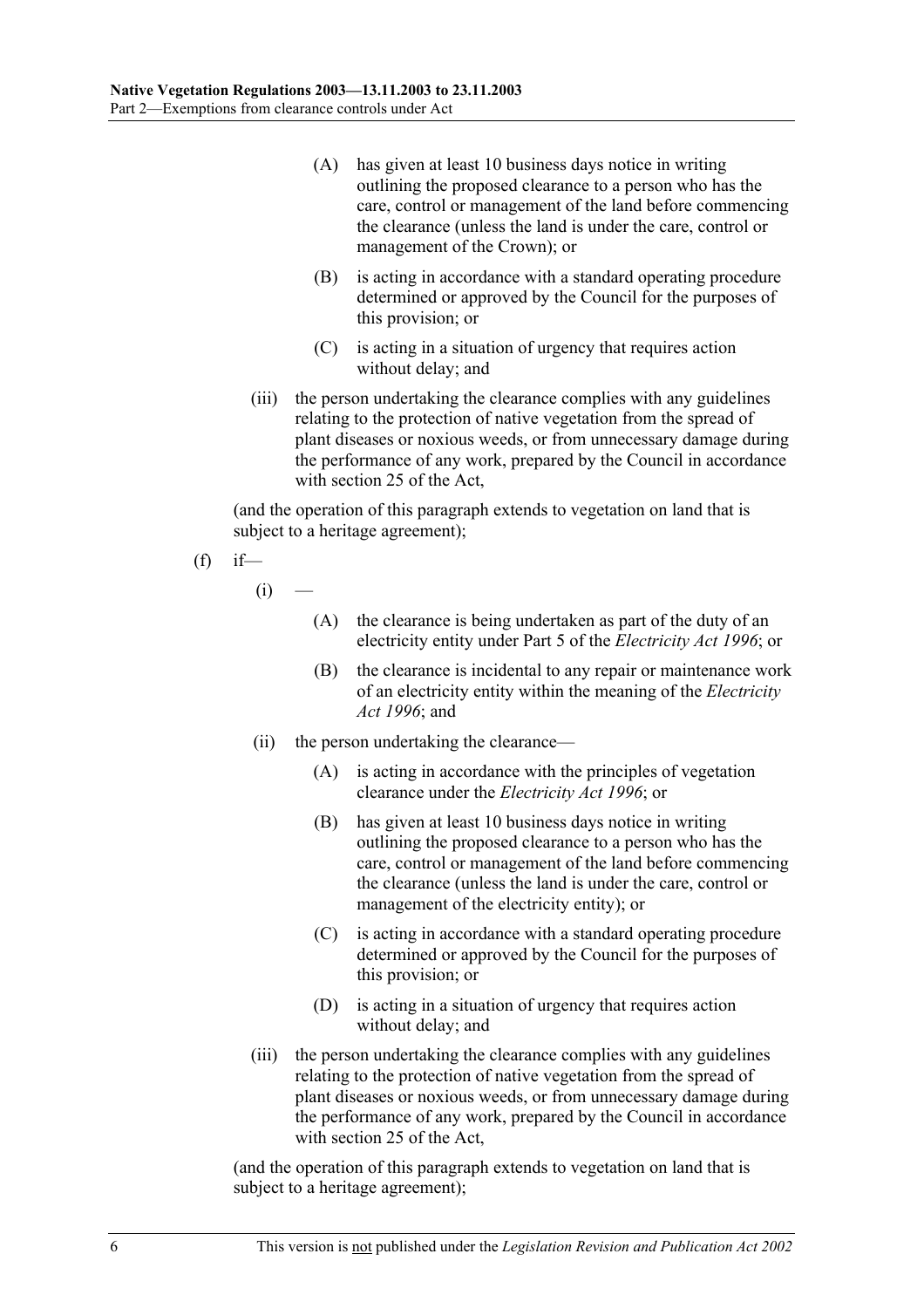$(g)$  if—

- (i) the clearance is incidental to the repair or maintenance of any infrastructure; and
- (ii) the person undertaking the clearance—
	- (A) has given at least 10 business days notice in writing outlining the proposed clearance to a person who has the care, control or management of the land before commencing the clearance (unless the land is under the care, control or management of the person who is responsible for the infrastructure); or
	- (B) in acting in accordance with a standard operating procedure determined or approved by the Council for the purposes of this provision; or
	- (C) is acting in a situation of urgency that requires action without delay; and
- (iii) the person undertaking the clearance complies with any guidelines relating to the protection of native vegetation from the spread of plant diseases or noxious weeds, or from unnecessary damage during the performance of any work, prepared by the Council in accordance with section 25 of the Act,

- $(h)$  if—
	- (i) the clearance is incidental to work being undertaken by or on behalf of the Commissioner of Highways; and
	- (ii) except where the clearance is incidental to repair or maintenance work, there is no other practicable alternative that would involve no clearance or the clearance of less vegetation or the clearance of vegetation that is less significant or (if relevant) the clearance of vegetation that has been degraded to a greater extent than the vegetation proposed to be cleared; and
	- (iii) either—
		- (A) the clearance is undertaken in accordance with a standard operating procedure determined or approved by the Council for the purposes of this provision or a management plan that has been approved by the Council, and either there will be a significant environmental benefit at the site of the relevant work or within the same region of the State, or the Commissioner of Highways or another person undertaking the work has, on application to the Council to proceed with clearing the vegetation in accordance with this provision, made a payment into the Fund of an amount considered by the Council to be sufficient to achieve a significant environmental benefit in the manner contemplated by section 21(6) of the Act; or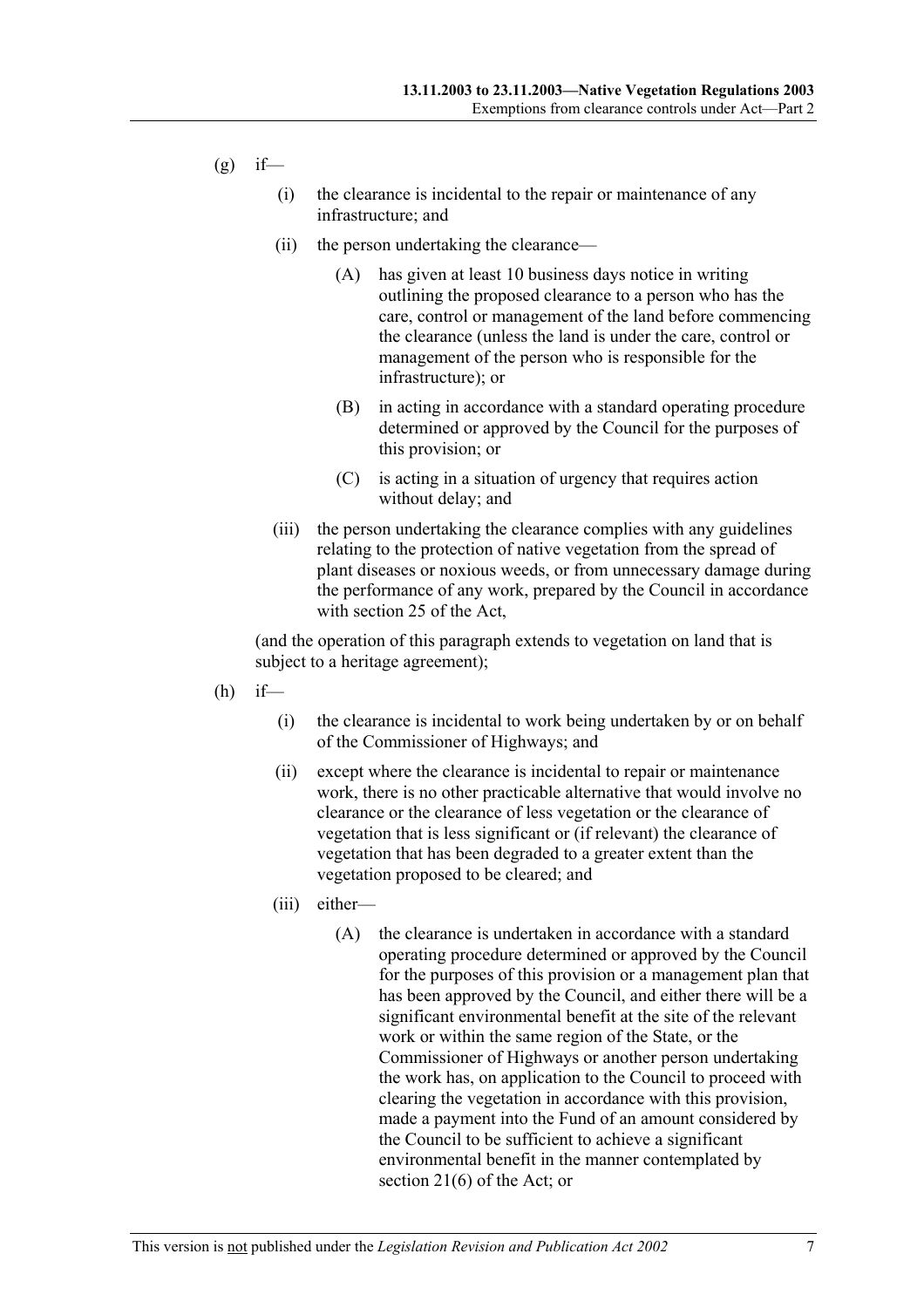- (B) the clearance is incidental to repair or maintenance work and the person undertaking the clearance
	- has given at least 10 business days notice in writing outlining the proposed clearance to a person who has the care, control or management of the land before commencing the clearance (unless the land is under the care, control or management of the Commissioner of Highways); or
	- is acting in accordance with a standard operating procedure determined or approved by the Council for the purposes of this provision; or
	- is acting in a situation of urgency that requires action without delay; and
- (iv) the person undertaking the clearance complies with any guidelines relating to the protection of native vegetation from the spread of plant diseases or noxious weeds, or from unnecessary damage during the performance of any work, prepared by the Council in accordance with section 25 of the Act;
- (i) if the clearance is incidental to the repair or maintenance of an existing dam;
- $(j)$  if—
	- (i) the clearance is incidental to the lawful construction of a new dam that will cover less than 200 square metres in surface area when full; and
	- (ii) the vegetation to be cleared comprises trees with a stem diameter at the lowest point on the stem above ground level of 150 millimetres or more; and
	- (iii) the land on which the vegetation is situated has been cleared of all other native vegetation and has been maintained during the immediately preceding 5 years for cultivation or pasture; and
	- (iv) the vegetation is not of a class specified in Schedule 1;
- $(k)$  if—
	- (i) the vegetation is growing or is situated within 20 metres of a dwelling (including a dwelling in the course of construction if the foundations, concrete slab or other footings have been completed); and
	- (ii) the clearance of the vegetation is to be undertaken—
		- (A) on land that is owned by the person or persons who own the land on which the dwelling is situated; or
		- (B) on other land and with the agreement in writing of the person or persons who own the land on which the clearance is to be undertaken; and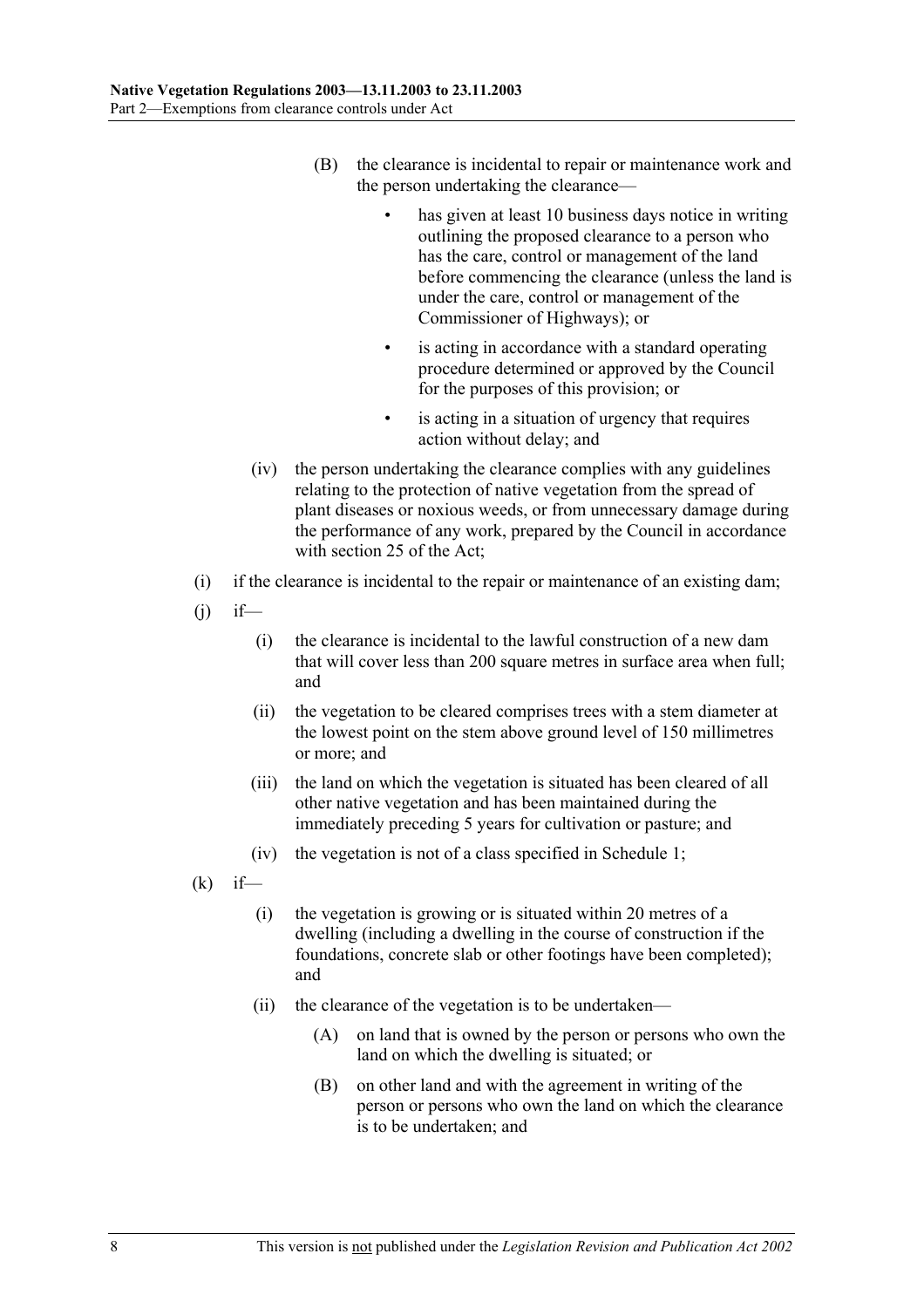- (iii) in a case involving the proposed clearance of vegetation of the genus *Eucalyptus* with a stem diameter at 300 millimetres above the ground of 200 millimetres or more situated in the country—the C.F.S. has given its approval to the clearance of the vegetation;
- (l) if—
	- (i) a plant comprising native vegetation exceeds 2 metres in height; and
	- (ii) there is a danger that the plant will fall over or a limb or some other part of the plant will fall from it because of disease, wind damage or any other cause; and
	- (iii) there is a real risk of personal injury or damage to property if that occurs; and
	- (iv) it is not reasonably practicable to avoid the risk by avoiding the vicinity in which the plant is growing or is situated; and
	- (v) the state of the plant has been assessed by a person with expertise in the area of plant health, or by any other person acting in an emergency situation or in any other situation that gives rise to an immediate risk of personal injury or damage to property; and
	- (vi) the clearance is confined to removing the limb or other part of the plant causing the danger and only extends to destroying the plant if that is necessary to remove the existing danger,

- $(m)$  if—
	- (i) the purpose of the clearance is to reduce combustible material on land; and
	- (ii) the owner of the land or the district bushfire prevention committee under the *Country Fires Act 1989* for the area in which the land is situated has prepared a management plan that applies to the clearance of the vegetation and the Council has given its approval to the management plan after taking into account the operation of subregulation (2); and
	- (iii) the person who carries out the clearance complies with the requirements of the management plan;
- $(n)$  if—
	- (i) the only purpose of the clearance is to protect a dwelling or other building from the threat of fire; and
	- (ii) the person undertaking the clearance complies with any guidelines relating to the clearance of vegetation near buildings to protect the buildings from fire prepared by the Council in accordance with section 25 of the Act;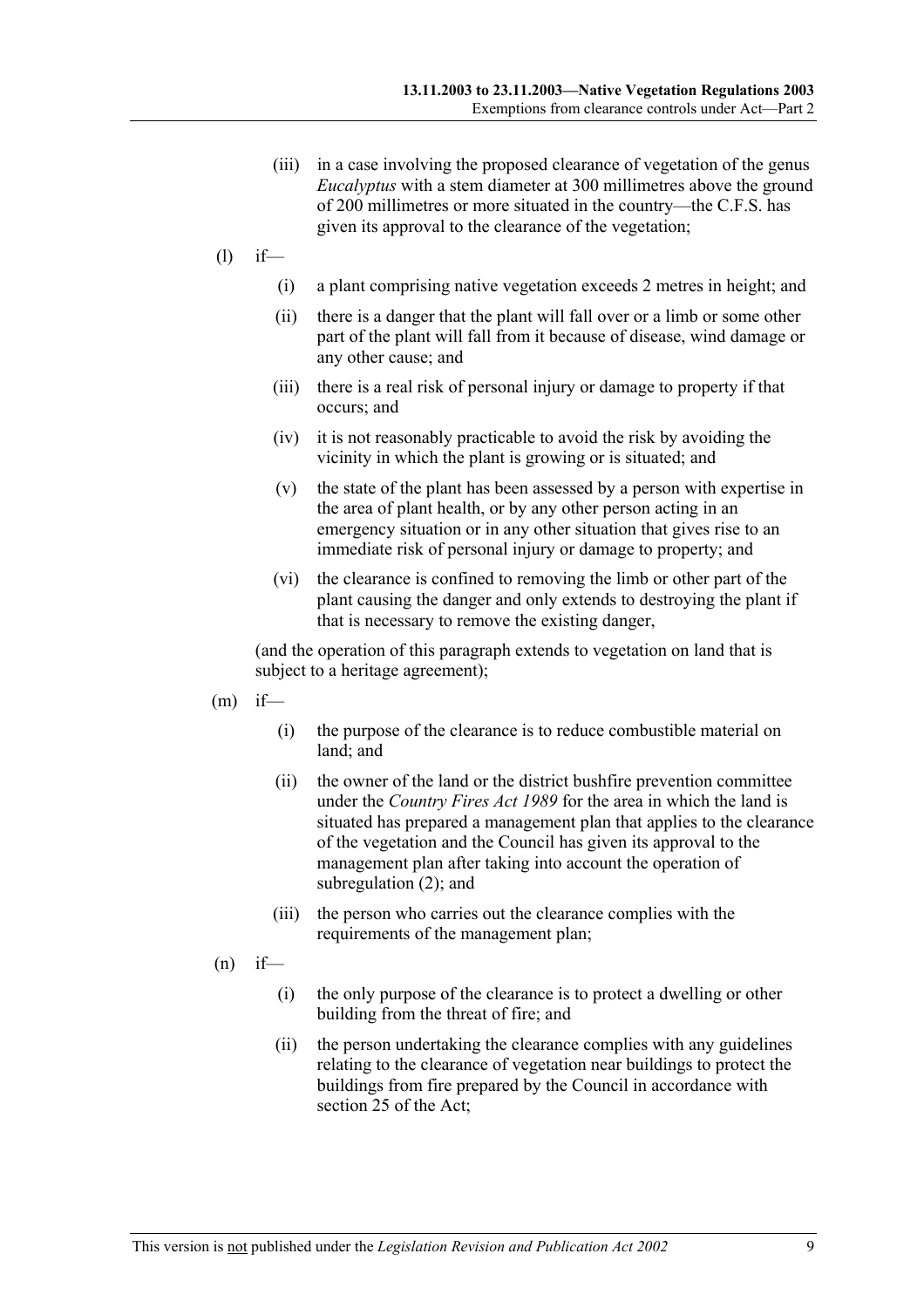- (o) by a C.F.S. officer or any other member of the C.F.S. acting under section 54 of the *Country Fires Act 1989*, or by any other person acting with the authority of a C.F.S. officer or other member of the C.F.S. under that section (and the operation of this paragraph extends to vegetation on land that is subject to a heritage agreement);
- (p) by the State Co-ordinator or an authorised officer acting under section 15 of the *State Disaster Act 1980* (and the operation of this paragraph extends to vegetation on land that is subject to a heritage agreement);
- $(q)$  if—
	- (i) the clearance is solely for the purpose of providing firewood for use by the owner of the land on which the vegetation was growing or was situated for the purpose of domestic heating or cooking; and
	- (ii) the quantity of firewood provided by the clearance when aggregated with the quantity of firewood (if any) previously provided by clearance under this paragraph (or a previous corresponding paragraph) and not yet burnt does not exceed 6 cubic metres when calculated over the immediately preceding period of 2 years; and
	- (iii) the vegetation has a stem diameter at 300 millimetres from the base of the plant of 200 millimetres or less; and
	- (iv) in the case of living vegetation—the clearance does not kill the vegetation, does not prevent regrowth, and is undertaken at least 300 millimetres above the base of the plant; and
	- (v) either—
		- (A) the vegetation is not of a class specified in Schedule 1; or
		- (B) the clearance complies with guidelines prepared by the Council for the purposes of this provision;
- $(r)$  if—
	- (i) the clearance is solely for the purpose of—
		- (A) providing fence posts for the construction of permanent fencing on the land on which the vegetation was growing or was situated (or on other land owned by the owner of the land on which the vegetation was growing or was situated) for the purpose of controlling access by people or the movement of animals and is consistent with practices undertaken on the land over the immediately preceding period of 25 years; or
		- (B) repairing an existing fence on the land on which the vegetation was growing or was situated (or on the other land owned by the owner of the land on which the vegetation was growing or was situated) for the purpose of controlling access by people or the movement of animals; and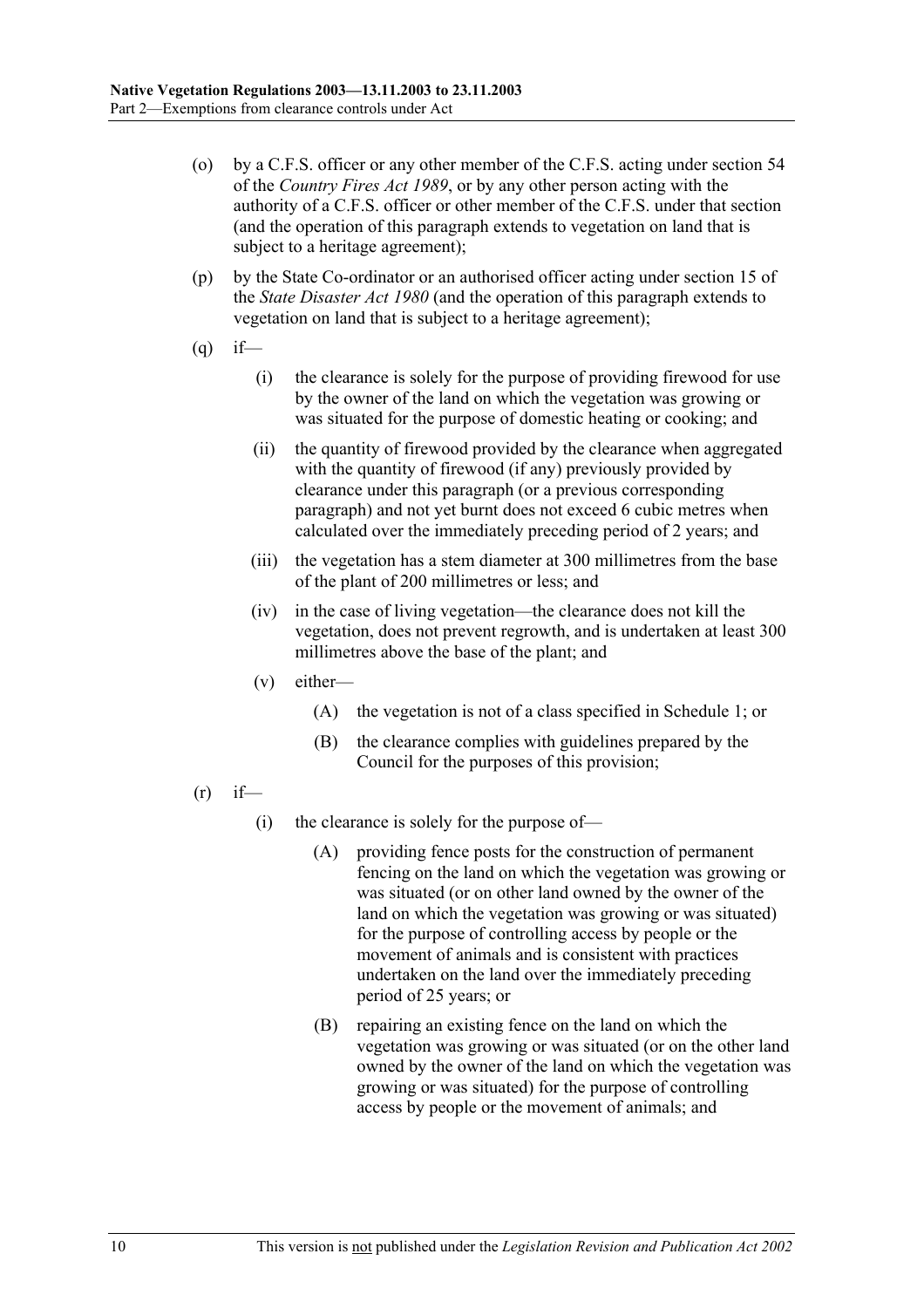- (ii) the quantity of fence posts provided by the clearance when aggregated with the quantity of fence posts (if any) previously provided by clearance under this paragraph (or a previous corresponding paragraph) and not yet used does not exceed the quantity required by the plans the owner has when the clearance occurs for the construction of fencing on his or her land in the period of 2 years from the time of clearance; and
- (iii) the vegetation has a stem diameter at 300 millimetres from the base of the plant of 200 millimetres or less; and
- (iv) in the case of living vegetation—
	- (A) the vegetation was growing on land subject to a pastoral lease under the *Pastoral Land Management and Conservation Act 1989* the terms of which explicitly provide that vegetation on the land may be cleared for the sole purpose of providing fence posts; or
	- (B) the clearance does not kill the vegetation, does not prevent regrowth and is undertaken at least 300 millimetres above the base of the plant; and
- (v) the clearance has been undertaken in accordance with a management plan that has been approved by the Council; and
- (vi) either—
	- (A) the vegetation is not of a class specified in Schedule 1; or
	- (B) the clearance complies with guidelines prepared by the Council for the purposes of this provision;
- (s) if the clearance is for the purpose of providing a strip of cleared land of not more than 5 metres in width on either side or both sides of an existing fence or of a fence in the course of construction to provide access for the purpose of maintaining or establishing the fence and—
	- (i) the fence is reasonably required to control access by people or the movement of animals; and
	- (ii) the clearance is required to give reasonable access to the fence and is limited to the extent reasonably required to achieve that access; and
	- (iii) there is no other practicable alternative (including, in the case of a new fence, to the position of the fence) that would involve no clearance or the clearance of less vegetation or the clearance of vegetation that is less significant or (if relevant) the clearance of vegetation that has been degraded to a greater extent than the vegetation proposed to be cleared,

(and the operation of this paragraph extends to vegetation on land that is subject to a heritage agreement but does not apply to vegetation on a road reserve);

 (t) if the clearance is for the purpose of establishing or maintaining an existing track that is not more than 5 metres in width for use by vehicles having at least 4 wheels and—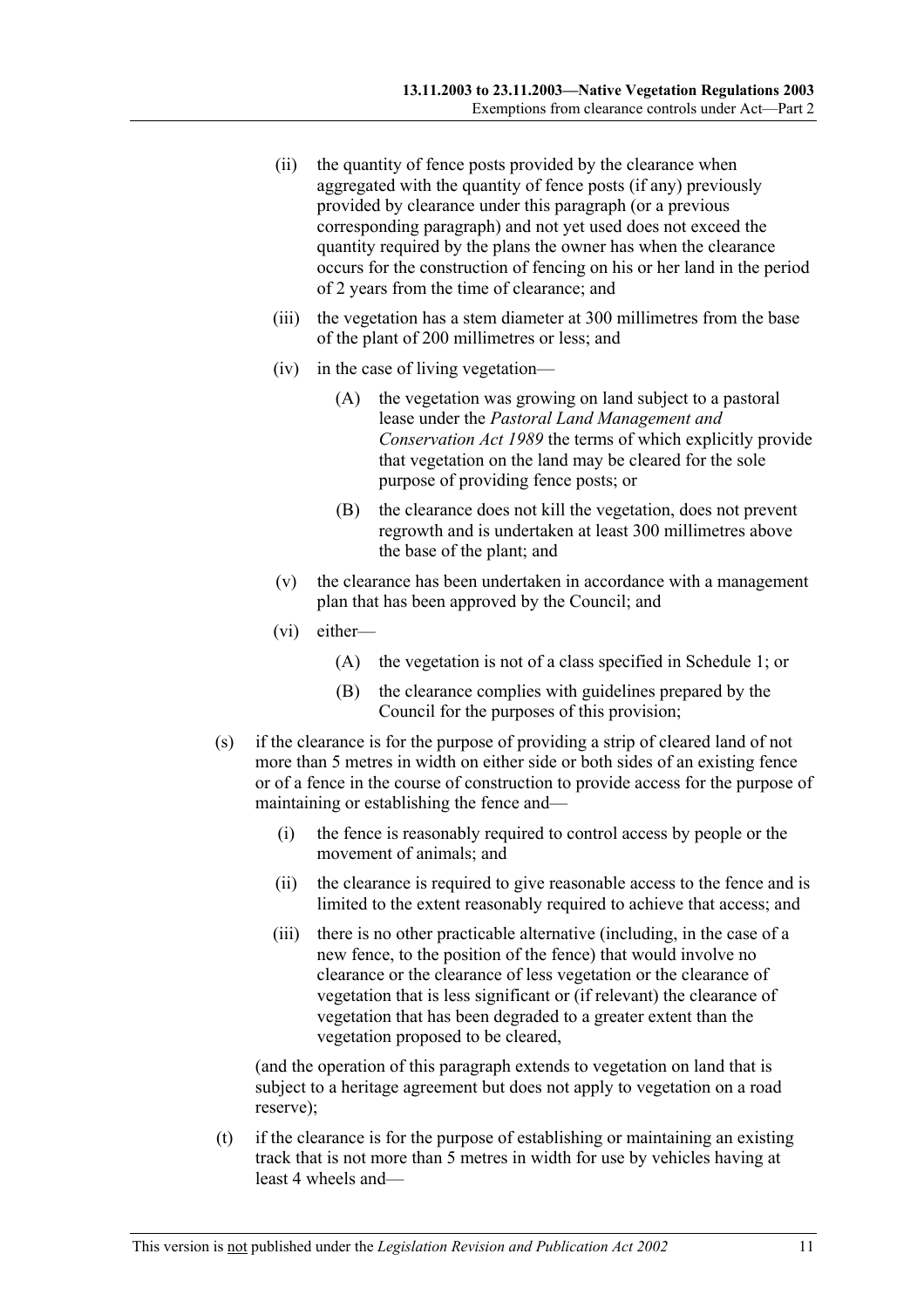- (i) the track is reasonably required to provide access; and
- (ii) the clearance is limited to the extent reasonably required to achieve the relevant purpose; and
- (iii) there is no other practicable alternative (including, in the case of a new track, to the position of the track) that would involve no clearance or the clearance of less vegetation or the clearance of vegetation that is less significant or (if relevant) the clearance of vegetation that has been degraded to a greater extent than the vegetation proposed to be cleared,

(but this paragraph does not apply to vegetation on a road reserve);

- (u) if the clearance is for the purpose of establishing or maintaining a walking track that is not more than 1 metre in width and—
	- (i) the track is used, or is genuinely expected to be used, by pedestrians; and
	- (ii) there is no other practicable alternative (including, in the case of a new track, to the position of the track) that would involve no clearance or the clearance of less vegetation or the clearance of vegetation that is less significant or (if relevant) the clearance of vegetation that has been degraded to a greater extent than the vegetation proposed to be cleared,

(but this paragraph does not apply to vegetation on a road reserve);

- (v) if the clearance is for a fuel break for fire-control purposes and—
	- (i) the fuel break is not more than 5 metres in width or such lesser width that when added to the width of adjacent land that is cleared (or sufficiently cleared) for fuel break purposes or is the subject of consent granted by the Council for clearance to an extent that is sufficient for fuel break purposes is not more than 5 metres in width and the fuel break is along an existing fence-line (and within 5 metres of the fence); or
	- (ii) the fuel break is not more than 7.5 metres in width or such lesser width that when added to the width of adjacent land that is cleared (or sufficiently cleared) for fuel break purposes is not more than 7.5 metres in width and—
		- (A) the fuel break is on the boundary between land owned by different persons; and
		- (B) all, or a substantial part, of the vegetation to be cleared is part of an area of a mallee scrub community that is the subject of a declaration by the Council under subregulation (7) that is in force; and
		- (C) where the full width of the fuel break or of any part of it is within the area referred to in subsubparagraph (B), the distance of all points on the lateral boundaries of the fuel break, or that part of it that is within the area, is at least 100 metres from every point on the boundaries of the area; or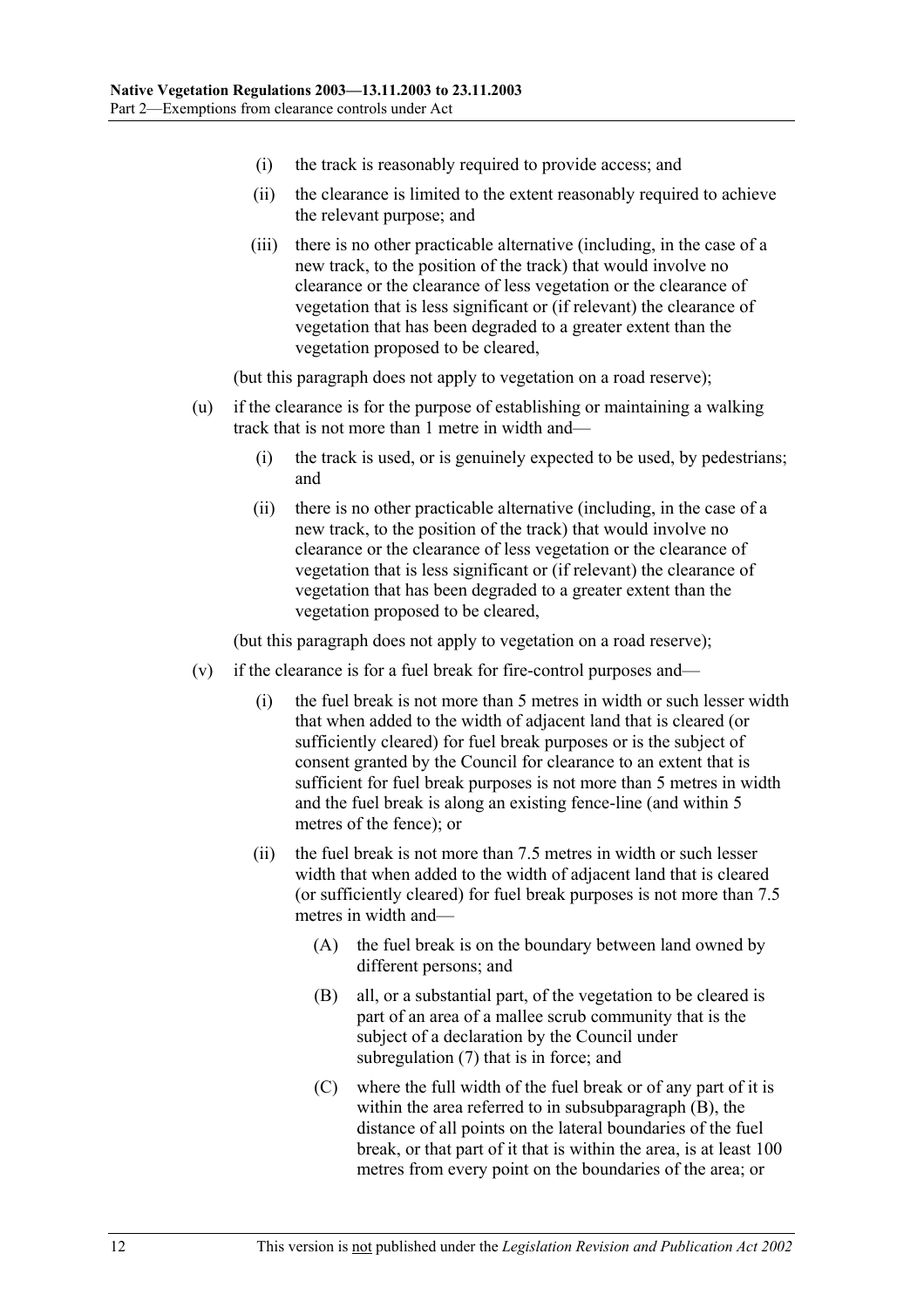- (iii) the fuel break is not more than 15 metres in width or such lesser width that when added to the width of adjacent land that is cleared (or sufficiently cleared for fuel break purposes) is not more than 15 metres in width and—
	- (A) the fuel break is situated on a property the sole use, or one of the principal uses, of which is primary production; and
	- (B) the purpose of the fuel break is to protect that property; and
	- (C) the fuel break is situated within the area of a rural council as defined in the *Country Fires Act 1989* and the district bushfire prevention committee established under the *Country Fires Act 1989* for that area has given its consent to the clearance after taking into account the operation of subregulations  $(3)$ ,  $(4)$  and  $(5)$ ; and
	- (D) the clearance is at least 200 metres from another fuel break cleared under this paragraph (other than a fuel break that runs at right-angles, or approximately at right-angles, to the fuel break that is being cleared), and the clearance complies with any guidelines prepared by the Council for the purposes of this subparagraph,

(but this paragraph does not apply to vegetation on a road reserve);

- (w) if the clearance is for a fuel break for fire-control purposes and—
	- (i) the owner of the land on which the vegetation is growing or the district bushfire prevention committee under the *Country Fires Act 1989* for the area in which the land is situated has prepared a management plan that applies to the clearance of the vegetation and the Council has given its approval to the management plan; and
	- (ii) the person undertaking the clearance does so in accordance with the management plan,

(but this paragraph does not apply to vegetation on a road reserve);

- (x) by, or on behalf of, a district bushfire prevention committee under the *Country Fires Act 1989* if—
	- (i) the vegetation is growing on a road reserve; and
	- (ii) the local council for the area (if any) has consented to the clearance; and
	- (iii) the person undertaking the clearance complies with a management plan approved by the Council or, if no such plan has been approved, with any guidelines prepared by the Council in accordance with section 25 of the Act relating to the clearance;
- (y) by, or on behalf of, a local council if—
	- (i) the vegetation is growing on a road reserve in the area of the council; and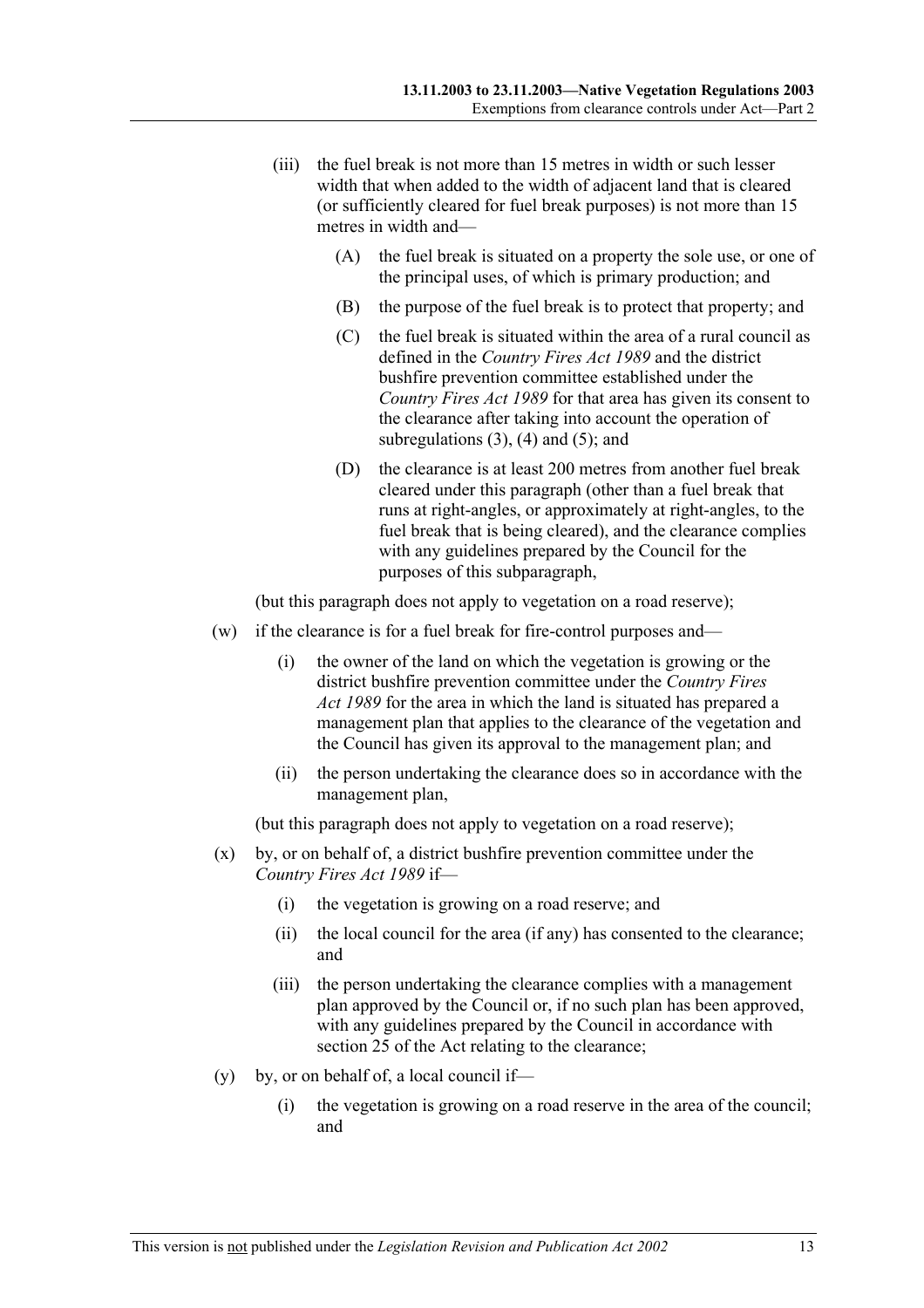- (ii) the person undertaking the clearance complies with a management plan relating to the clearance prepared by the local council and approved by the Council or, if no such plan has been prepared and approved, with any guidelines prepared by the Council in accordance with section 25 of the Act relating to the clearance;
- (z) by, or on behalf of, a rural council as defined in the *Country Fires Act 1989* for a fuel break for fire-control purposes if—
	- (i) the fuel break is not more than 5 metres in width or such lesser width that when added to the width of adjacent land that is cleared (or is sufficiently cleared for fuel break purposes) is not more than 5 metres in width and—
		- (A) the vegetation is on a reserve (other than a road reserve) vested in the council or the care, control and management of which is vested in the council; and
		- (B) the purpose of the fuel break is to protect the reserve; and
		- (C) the fuel break will be bounded on one side by a boundary of the reserve or will be situated on both sides of a boundary of the reserve; and
		- (D) the person undertaking the clearance complies with a management plan relating to the clearance prepared by the rural council and approved by the Council; or
	- (ii) the fuel break is not more than 15 metres in width or such lesser width that when added to the width of adjacent land that is cleared (or is sufficiently cleared for fuel break purposes) is not more than 15 metres in width and—
		- (A) the district bushfire prevention committee established under the *Country Fires Act 1989* for that area has given its consent to the clearance after taking into account the operation of subregulations (3), (4) and (5); and
		- (B) the person undertaking the clearance complies with guidelines prepared by the Council for the purposes of this subparagraph;
- $(za)$  if—
	- (i) the clearance is for fire prevention or fire protection purposes in a reserve constituted under the *National Parks and Wildlife Act 1972* or in a wilderness protection zone or area constituted under the *Wilderness Protection Act 1992*; and
	- (ii) the clearance is undertaken in accordance with a standard operating procedure determined or approved by the Council for the purposes of this provision;
- (zb) if the clearance comprises the taking of—
	- (i) a specimen; or
	- (ii) a cutting for propagation; or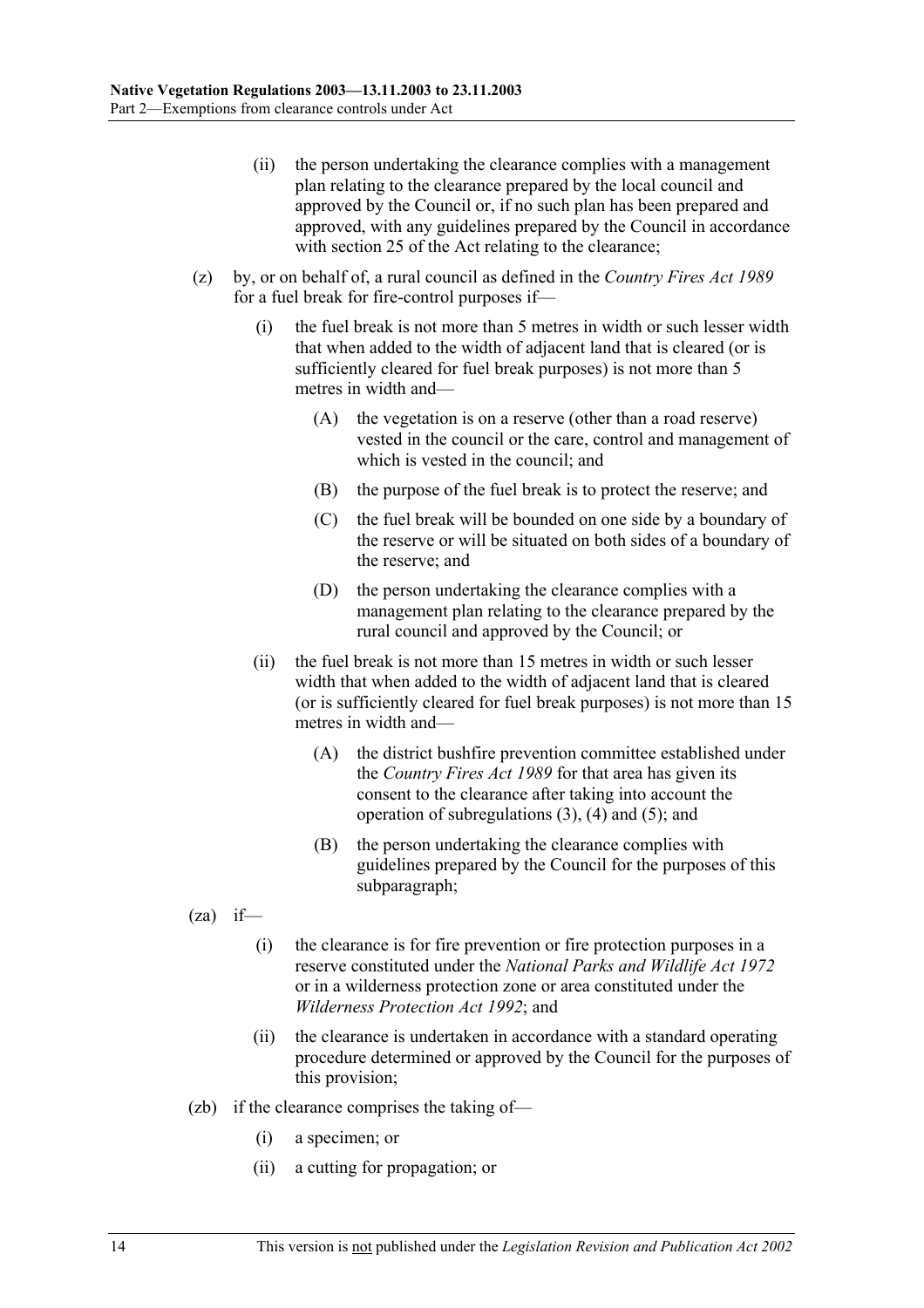(iii) such part of a plant as is required in order to obtain the seeds of the plant,

and does not cause substantial damage to the plant;

- $(zc)$  if—
	- (i) the clearance is incidental to exploratory operations authorised under the *Mining Act 1971* or the *Petroleum Act 2000*; and
	- (ii) the clearance is undertaken in accordance with accepted industry environmental management practices for facilitating the regrowth of native vegetation, recognised by the Council for the purposes of this subparagraph; and
	- (iii) there is no other practicable alternative that would involve no clearance or the clearance of less vegetation or the clearance of vegetation that is less significant or (if relevant) the clearance of vegetation that has been degraded to a greater extent than the vegetation proposed to be cleared,

- $(zd)$  if—
	- (i) the clearance is incidental to operations authorised under the *Mining Act 1971* or the *Petroleum Act 2000*; and
	- $(ii)$
- (A) in the case of operations authorised under the *Mining Act 1971*, the clearance is undertaken in accordance with a management plan under that Act and the Council has signified that, as a result of work undertaken in accordance with that plan, there will be a significant environmental benefit on the site of the operations or within the same region of the State, or the person undertaking the operations has, on application to the Council to proceed with clearing the vegetation in accordance with this provision, made a payment into the Fund of an amount considered by the Council to be sufficient to achieve a significant environmental benefit in the manner contemplated by section 21(6) of the Act; and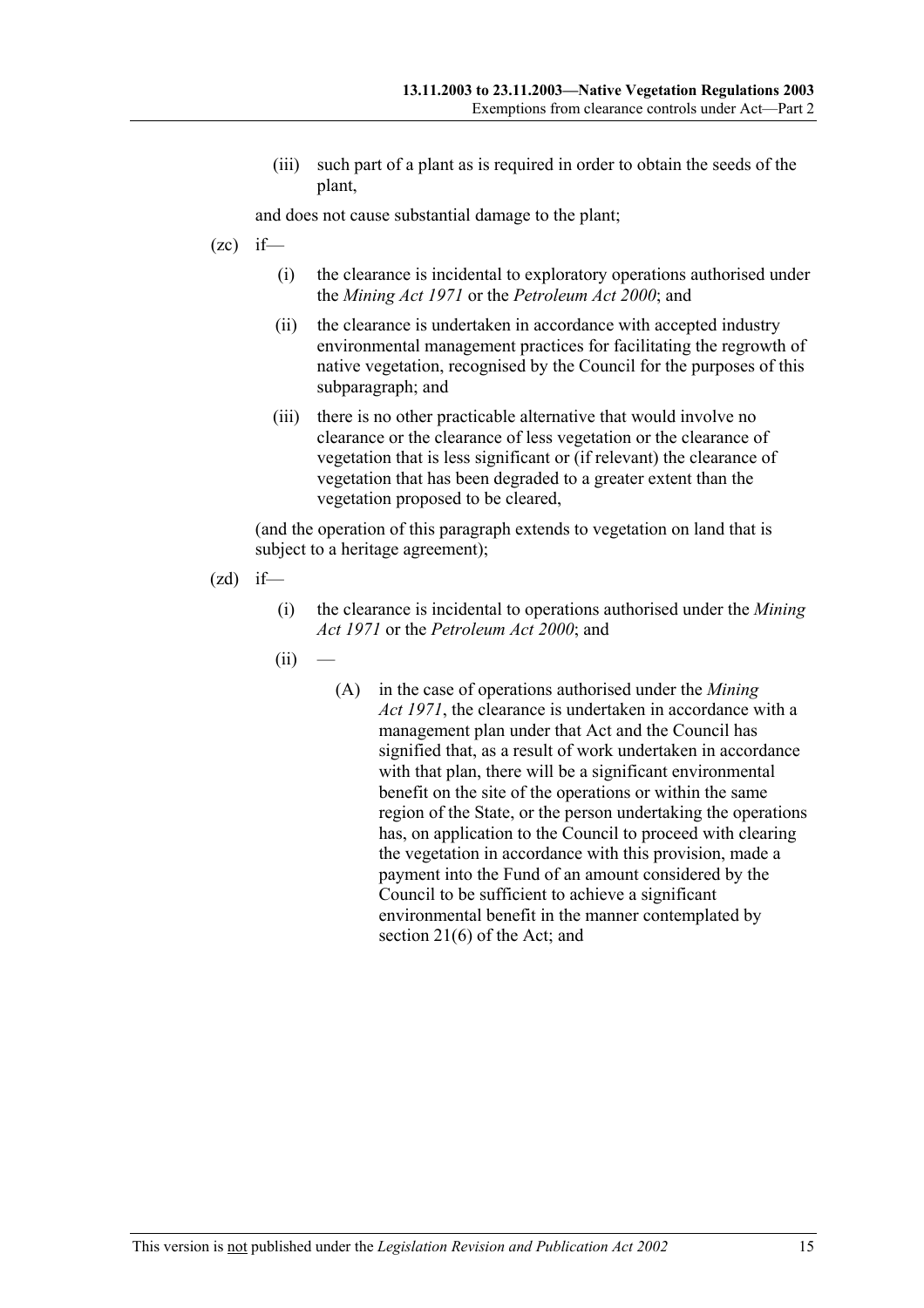(B) in the case of operations authorised under the *Petroleum Act 2000*, the clearance is undertaken in accordance with a statement of environmental objectives under that Act and the Council has signified that, as a result of work undertaken in accordance with that statement, there will be a significant environmental benefit at the site of the operations or within the same region of the State, or the person undertaking the operations has, on application to the Council to proceed with clearing the vegetation in accordance with this provision, made a payment into the Fund of an amount considered by the Council to be sufficient to achieve a significant environmental benefit in the manner contemplated by section 21(6) of the Act,

- (ze) if the clearance is incidental to mining operations at a private mine at which mining operations have not been discontinued for a period exceeding 12 months at any time after 21 November 1984 (and the operation of this paragraph extends to vegetation on land that is subject to a heritage agreement);
- $(zf)$  if—
	- (i) the land on which the vegetation is situated was used for cultivation, pasture or forestry within 5 years immediately before the proposed clearance occurs; and
	- (ii) the clearance is necessary to maintain the land so that it can continue to be used for cultivation, pasture or forestry to the extent to which it had been used for that purpose within the immediately preceding 5 years; and
	- (iii) the vegetation to be cleared consists only of plants or parts of plants that have grown or have regrown in the immediately preceding 5 years; and
	- (iv) either—
		- (A) the vegetation has a stem diameter at the lowest point on the stem above ground level of 150 millimetres or less; or
		- (B) the vegetation is of the genus *Xanthorrhoea*;
- $(2g)$  if—
	- (i) the native vegetation to be cleared comprises plants that are used, or are to be used, for grazing by domestic animals; and
	- (ii) the purpose of the clearance is to maintain the value of the native vegetation for the purpose of pasture; and
	- (iii) the clearance is in accordance with practices used during the previous 10 years on the land on which the vegetation is growing for the purpose of maintaining pasture; and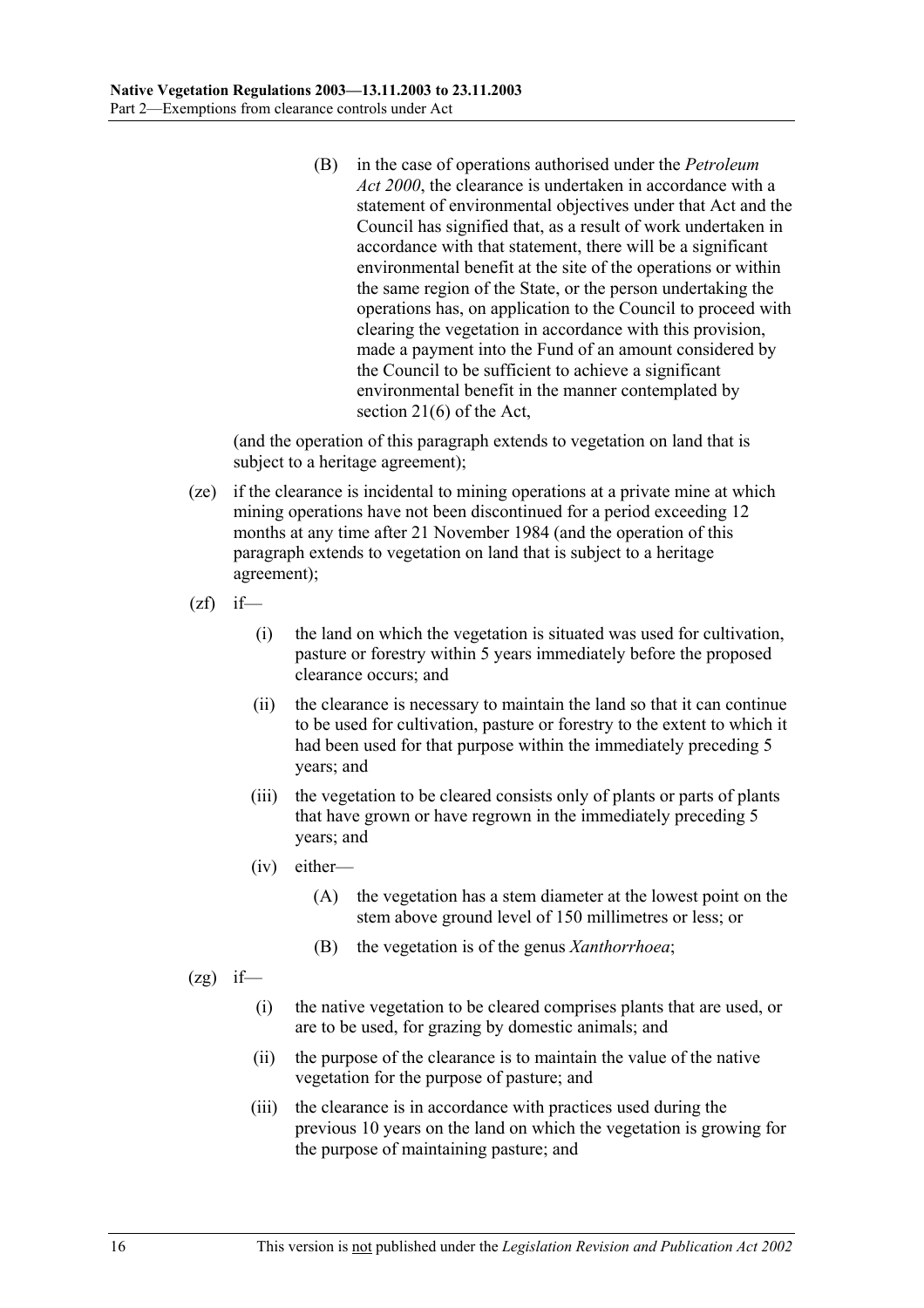- (iv) the clearance is undertaken in accordance with a management plan that has been prepared by, or on behalf of, the owner of the land on which the vegetation is growing or by the soil conservation board for the soil conservation district in which the land is situated and has been approved by the Council;
- (zh) by grazing domestic stock on land in a manner and at a rate that will not cause permanent degradation of the native vegetation on the land but only if—
	- (i) the manner and rate of grazing is consistent with the manner in which, and the rate at which, the land has been grazed by domestic stock of the same species during the previous 10 years; or
	- $(ii)$
- (A) the owner of the land has prepared a management plan that applies to grazing of vegetation on the land by the relevant species of animal; and
- (B) the owner of the land has satisfied the Council that the management plan complies with guidelines that have been prepared by the Council in accordance with section 25 of the Act; and
- (C) the Council has given its approval to the management plan and, where the land on which the vegetation is growing is pastoral land, the Pastoral Board has also given its approval to the management plan; and
- (D) the grazing occurs in accordance with the management plan;
- (zi) if the purposes of the clearance is to preserve or enhance biological diversity and—
	- $(i)$
- (A) the owner of the land has prepared a management plan that provides for monitoring the effects of the clearance; and
- (B) the owner of the land has satisfied the Council that the management plan complies with guidelines that have been prepared by the Council in accordance with section 25 of the Act; and
- (C) the Council has given its approval to the management plan; and
- (D) the clearance is undertaken in accordance with the management plan; or
- (ii) the clearance is undertaken in accordance with guidelines that apply to the clearance that have been prepared by the Council in accordance with section 25 of the Act;
- (zj) if the vegetation is causing land management problems because it is detrimentally affecting other native vegetation, or is growing on land previously cleared of native vegetation, and—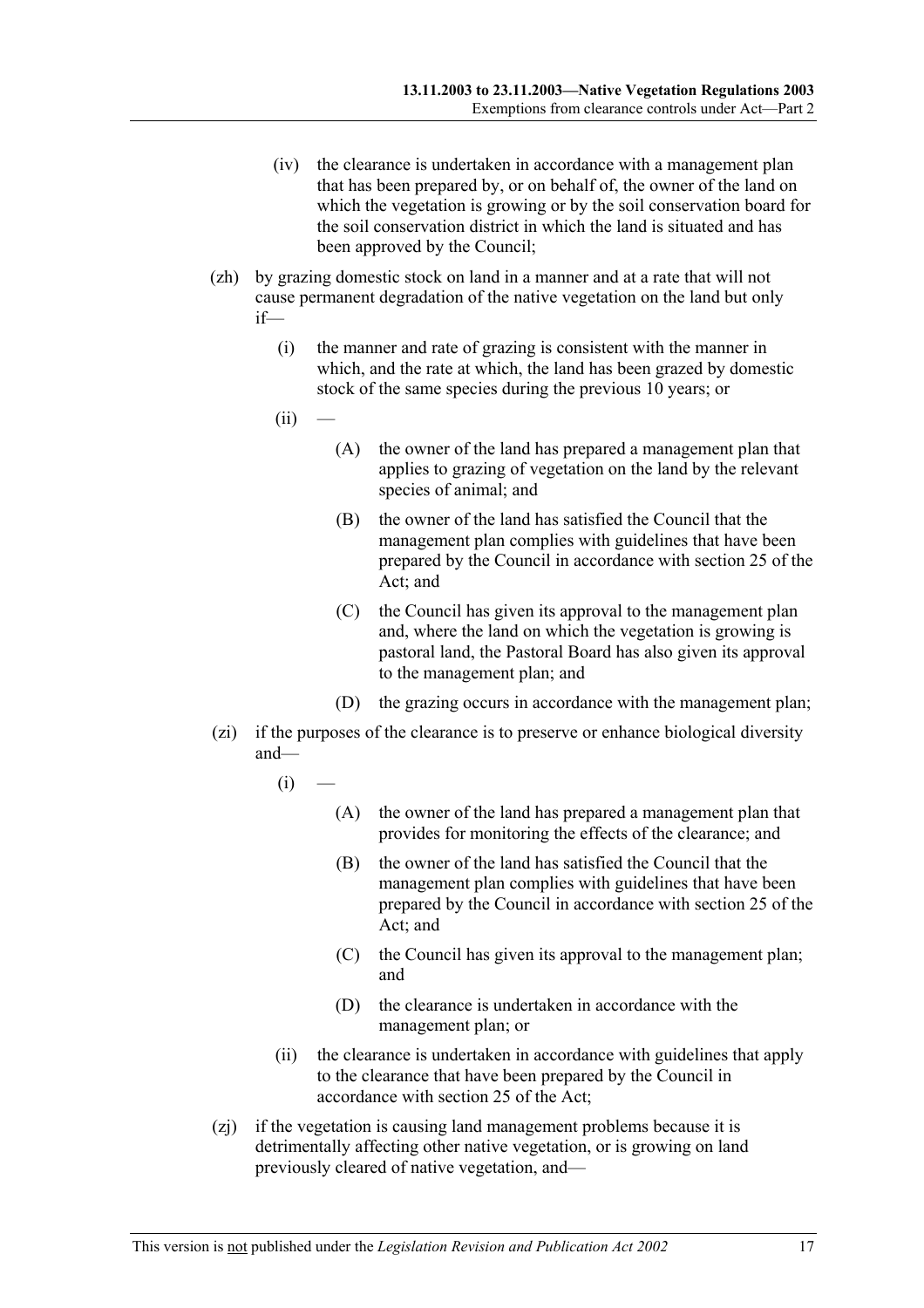- $(i)$ 
	- (A) the owner of the land has prepared a management plan relating to the proposed clearance; and
	- (B) the owner of the land has satisfied the Council that the management plan complies with guidelines that have been prepared by the Council in accordance with section 25 of the Act; and
	- (C) the Council has given its approval to the management plan; and
	- (D) the clearance is undertaken in accordance with the management plan; or
- (ii) the clearance is undertaken in accordance with guidelines that have been prepared by the Council in accordance with section 25 of the Act;
- $(zk)$  if—
	- (i) it is not reasonably practicable to comply with an obligation under the *Animal and Plant Control (Agricultural Protection and Other Purposes) Act 1986* to destroy or control animals or plants without at the same time destroying, damaging or otherwise clearing native vegetation; and
	- (ii) the person undertaking the clearance complies with guidelines relating to the clearance prepared by the Council in accordance with section 25 of the Act after consultation with the Animal and Plant Control Commission (in addition to any other consultation required by that section),

(and the operation of this paragraph extends to vegetation on land that is subject to a heritage agreement but does not apply to vegetation on a road reserve);

- $(zl)$  if—
	- (i) the land on which the vegetation is situated is in the County of Cardwell or within the hundreds of Stirling, Willalooka, Duffield, Landseer, Peacock, Marcollat, Minecrow, Woolumbool, Townsend, Lochaber, Murrabinna, Spence or Joyce; and
	- (ii) the clearance is to provide cleared land—
		- (A) for the purposes of the construction or maintenance of water management works within the meaning of the *South Eastern Water Conservation and Drainage Act 1992* by, or on behalf of, the South Eastern Water Conservation and Drainage Board pursuant to section 34 of that Act; or
		- (B) for the purposes of the implementation of the Project under the *Upper South East Dryland Salinity and Flood Management Act 2002* by, or on behalf of, the relevant Minister under that Act; and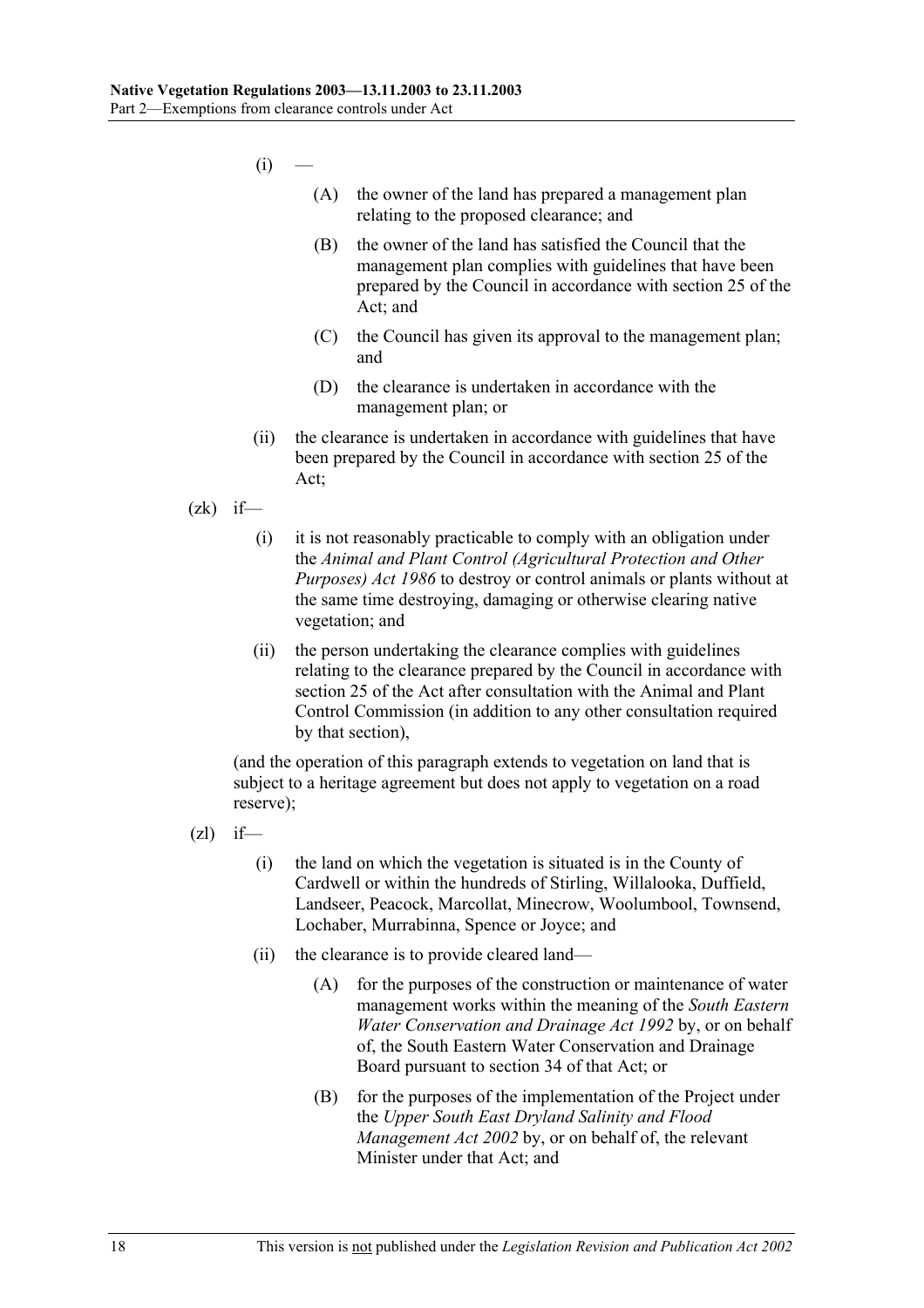- (iii) the Board, the relevant Minister or a person acting on behalf of the Board or that Minister has prepared a management plan in relation to the clearance of the vegetation and the Native Vegetation Council has given its approval to the plan; and
- (iv) the clearance is undertaken in accordance with the management plan;
- $(zm)$  if—
	- (i) the land on which the vegetation is situated is in the County of Flinders or Robinson; and
	- (ii) the clearance is necessary to preserve or augment an underground water supply of a city or town; and
	- (iii) the clearance has been requested by the local council; and
	- (iv) the owner of the land or the person who has the care, control and management of the land has prepared a management plan in relation to the clearance of the vegetation and the Native Vegetation Council has given its approval to the plan; and
	- (v) the clearance is undertaken in accordance with the management plan.
- (2) For the purposes of paragraph (m) of subregulation (1), the Council must, when considering a management plan under that paragraph, have regard to the following:
	- (a) the need to protect people and property; and
	- (b) the need to preserve vegetation for such of the reasons set out in paragraphs (a) to (k) (inclusive) of Schedule 1 of the Act as are applicable; and
	- (c) if the Council is of the opinion that there is more than one effective method of clearing native vegetation in the relevant circumstances, the need for the person undertaking the clearance to use the method of clearance that will cause the least environmental damage.
- (3) The decision of a district bushfire prevention committee to consent to the proposed clearance of land under subregulation  $(1)(v)(iii)(C)$  or  $(z)(ii)(A)$  must be made in accordance with guidelines relating to the clearance of native vegetation for firecontrol purposes in the committee's area adopted by the Council under section 25 of the Act.
- (4) If relevant guidelines have not been adopted by the Council, the district bushfire prevention committee must, when making its decision, have regard to the following:
	- (a) the need to protect land used for primary production; and
	- (b) the need to preserve the vegetation for such of the reasons set out in paragraphs (a) to (k) (inclusive) of Schedule 1 of the Act as are applicable.
- (5) If a district bushfire prevention committee is of the opinion that there is more than one effective method of clearing native vegetation in the circumstances of an application for its consent under subregulation  $(1)(v)(iii)(C)$  or  $(z)(ii)(A)$ , it must, if it gives its consent to the clearance and subject to any relevant guidelines adopted by the Native Vegetation Council, direct the applicant to use the method of clearance that will cause the least environmental damage.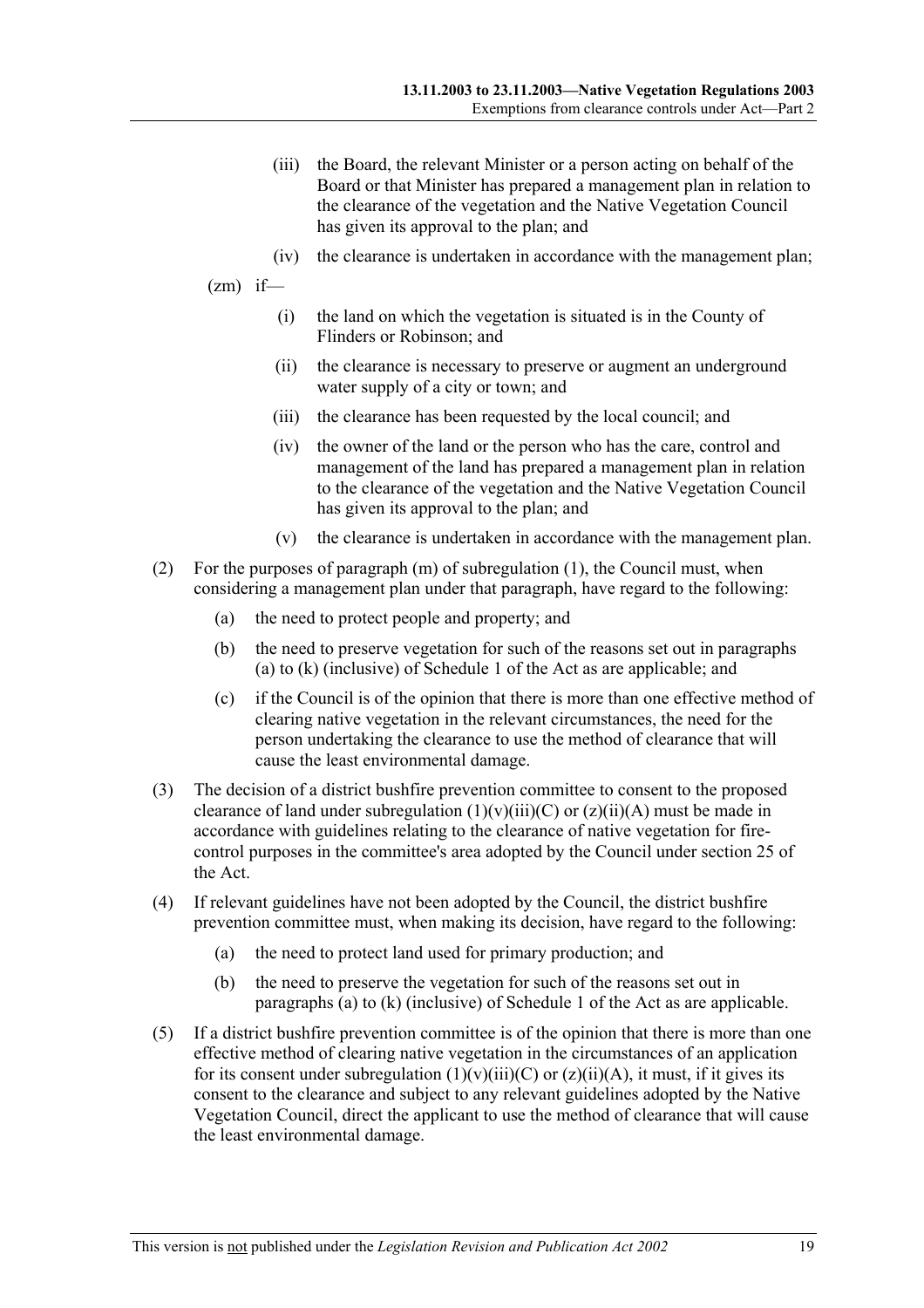- (6) A committee's consent to clearance under subregulation  $(1)(v)(iii)(C)$  or  $(z)(ii)(A)$  is subject to—
	- (a) a condition that the applicant comply with a direction (if any) given to the applicant under subregulation (5); and
	- (b) such other conditions as the committee imposes.
- (7) The Council may, by notice in the Gazette, declare that subparagraph (ii) of paragraph (v) of subregulation (1) applies in relation to an area of a mallee scrub community identified in the notice and may, by subsequent notice in the Gazette, vary or revoke such a declaration.

#### **6—Restrictions on clearance of vegetation**

- (1) Native vegetation may not be cleared pursuant to regulation  $5(1)(k)$  if—
	- (a) the vegetation is situated within any of the following areas:
		- (i) sections 13, 135, 136, 224, 225, 227, 228, 229, 230, 285, 368, 492, 512, 530 and D in the Hundred of Waterhouse;
		- (ii) part sections 13, 30, 223 and 225 that are in the Hundred of Waterhouse;
		- (iii) that part of section 214 that is within the township of Robe;
		- (iv) that part of part section 369, Hundred of Waterhouse, that is east of Christine Drive and Lake Road; or
	- (b) the vegetation—
		- (i) consists of a tree (including a dead tree) where the diameter of the trunk of the tree at 300 millimetres from the base of the tree is 600 millimetres or more; and
		- (ii) is situated within the 1956 flood plain of the River Murray, other than where the vegetation is within the area of a city or township.
- (2) Native vegetation may not be cleared pursuant to regulation  $5(1)(a)$ ,  $(b)$ ,  $(i)$ ,  $(q)$ ,  $(r)$ ,  $(s)$ ,  $(t)$ ,  $(u)$ ,  $(v)$  or  $(z)$  if—
	- (a) the clearance would be contrary to the requirements of a condition attached to a consent to clearance granted by the Council under the Act or by the Native Vegetation Authority under the repealed Act or of an order of a court under the Act or the repealed Act; or
	- (b) the vegetation was sown or planted in compliance with a condition attached to a consent to clearance granted by the Council under the Act or by the Native Vegetation Authority under the repealed Act or in compliance with an order of a court under the Act or the repealed Act.
- (3) In this regulation—

*township* has the same meaning as in the *Local Government Act 1999*.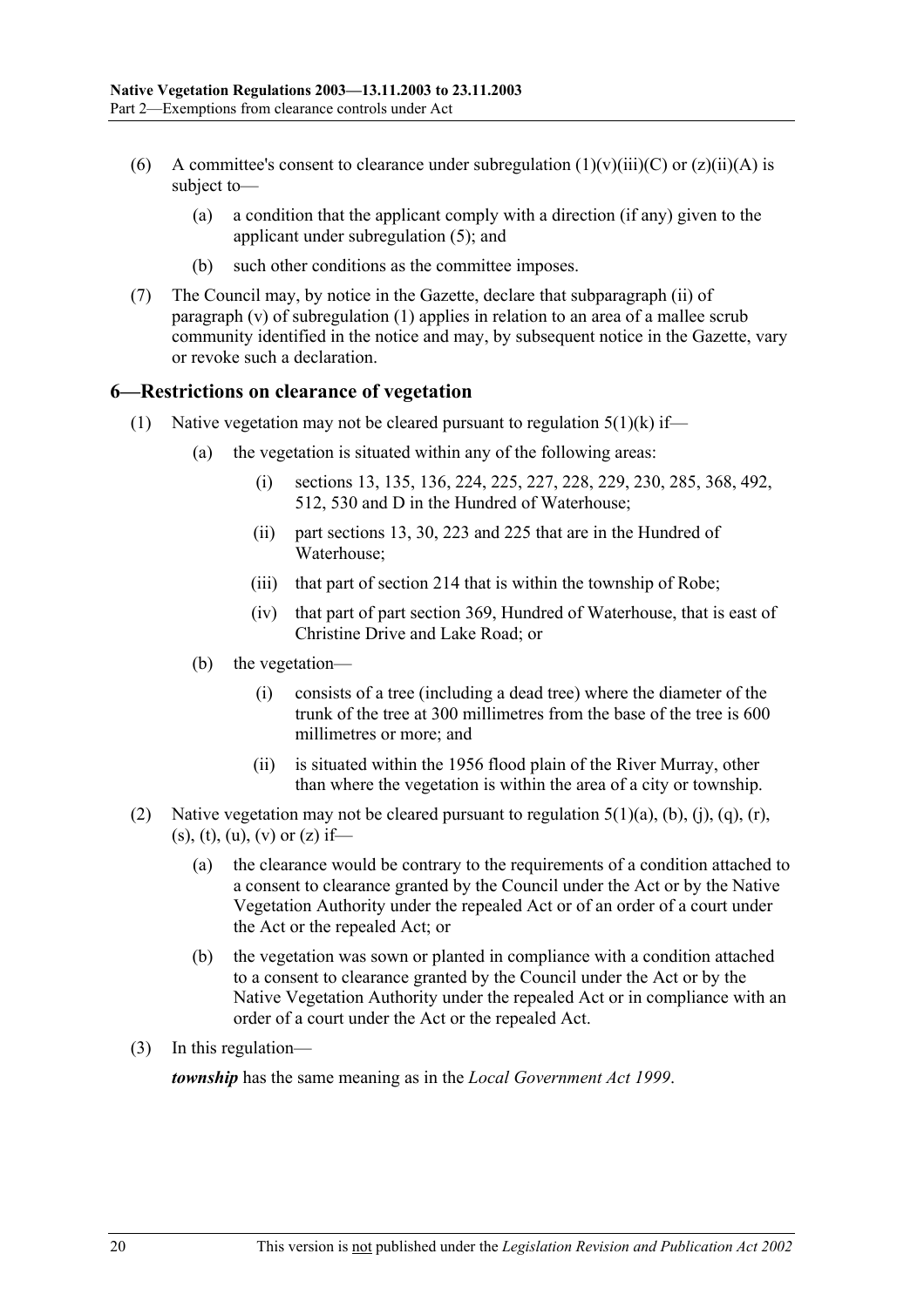### **7—Compliance with management plan**

A person must not—

- (a) clear native vegetation in contravention of a management plan under regulation 5; or
- (b) fail to comply with the terms or requirements of regulation 5.

# **Part 3—Application for consent**

### **8—Application for consent**

- (1) For the purposes of section  $28(3)(b)(iia)$  of the Act, the prescribed number of copies is 1.
- (2) For the purposes of section 28(3)(b)(iii) of the Act, the prescribed fee is \$400 plus the fee referred to in subregulation (3).
- (3) The fee payable by an applicant for consent to clear native vegetation for the preparation of the report referred to in section 28(3)(b)(iia) of the Act is the Minister's estimate of the reasonable cost of preparing a report of that kind determined after consultation with the Council.
- (4) The Council may remit payment of, or refund, the whole, or part, of a fee payable or paid in relation to an application (including a fee for a report under section  $28(3)(b)(ii)$  of the Act).
- (5) For the purposes of section 28(5) of the Act, any agency, instrumentality, person or body approved by the Council as an entity that may prepare a report of the relevant kind is specified.

# **Part 4—Miscellaneous**

### **9—Definition of native vegetation**

For the purposes of the Act and these regulations—

*native vegetation* includes a dead tree of a species indigenous to South Australia if—

- (a) the diameter of the trunk of the tree at 300 millimetres from the base of the tree is 600 millimetres or more; and
- (b) the tree provides or has the potential to provide, or is a part of a group of trees or other plants (whether alive or dead) that provides, or has the potential to provide, a habitat for animals of a listed threatened species under the *Environment Protection and Biodiversity Conservation Act 1999* of the Commonwealth.

### **10—Interest**

- (1) Interest accrues from the end of the period referred to in section  $31D(4)(a)$  or 31E(6)(a) of the Act at the prime bank rate for the relevant financial year.
- (2) Interest accrues on unpaid interest at 6 monthly intervals from the end of the period referred to in subregulation (1).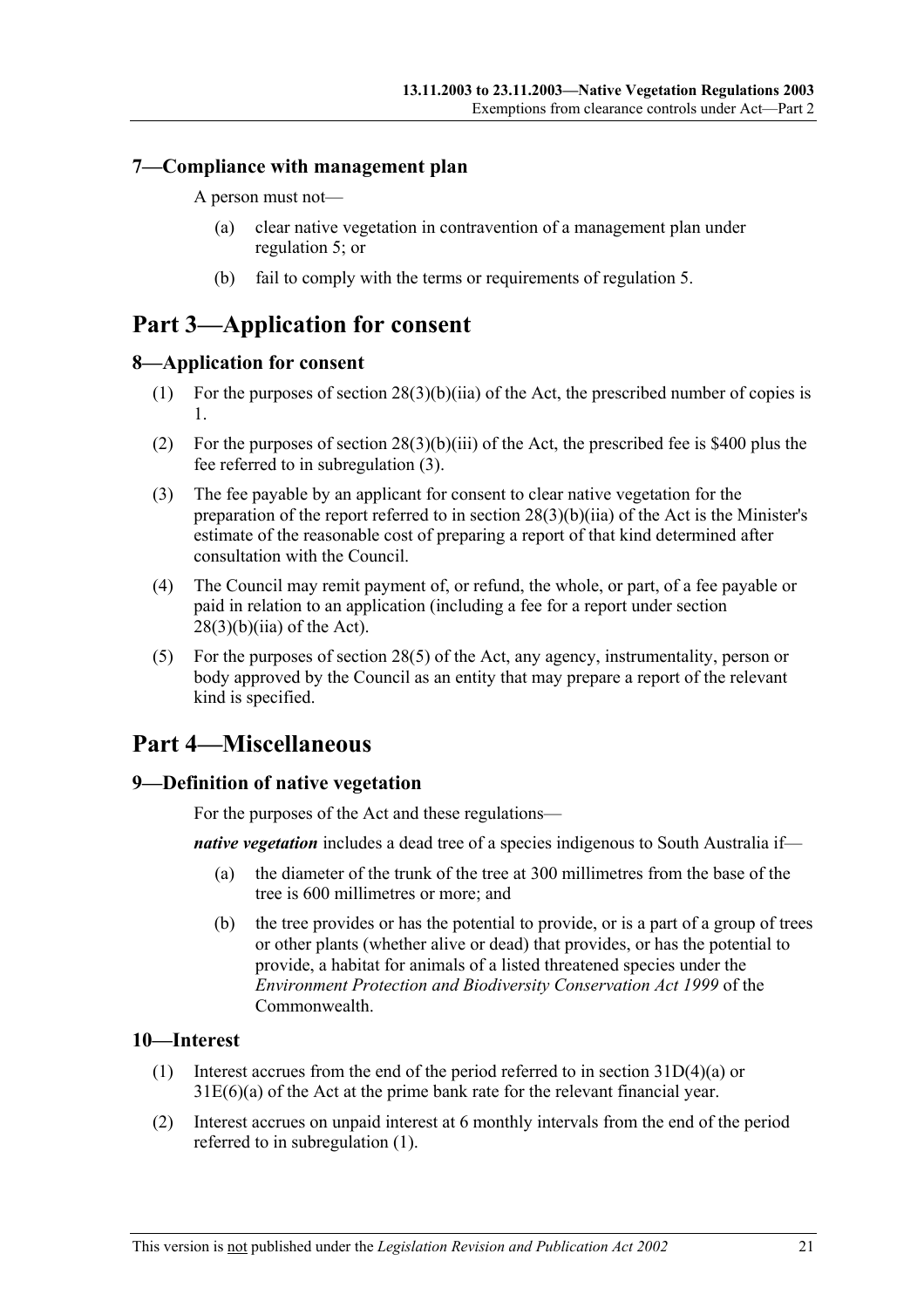(3) In this regulation—

*prime bank rate* for a particular financial year means the corporate loan reference rate applied by the Commonwealth Bank of Australia for corporate lending on the first trading day of the Bank in that financial year.

### **11—Prescribed form (section 33C(8) of Act)**

For the purposes of section 33C(8) of the Act, the form set out in Schedule 2 is prescribed.

#### **12—Service of notices**

Notice may be served under the Act on a land owner—

- (a) personally; or
- (b) by posting it to the land owner at the address of the land owner last known to the person or body serving the notice.

#### **13—Use of money paid under regulations**

Money standing to the credit of the Fund on account of a payment into the Fund under Part 2 of these regulations must, as far as practicable, be used—

- (a) to establish or regenerate native vegetation on land that is within the same region of the State as the land that is to be cleared by virtue of the exemption under that Part and that has been selected by the Council for that purpose after having regard to the Regional Biodiversity Plan or Plans (if any) approved by the Minister that apply within that region; and
- (b) to preserve and maintain that vegetation once established or reinstated.

#### **14—Revocation**

The *Native Vegetation Regulations 1991* (*Gazette 18.4.1991 p1311*), as varied, are revoked.

# **Schedule 1—Specified species of vegetation for the purposes of regulation 5(1)**

River red gum *Eucalyptus camaldulensis*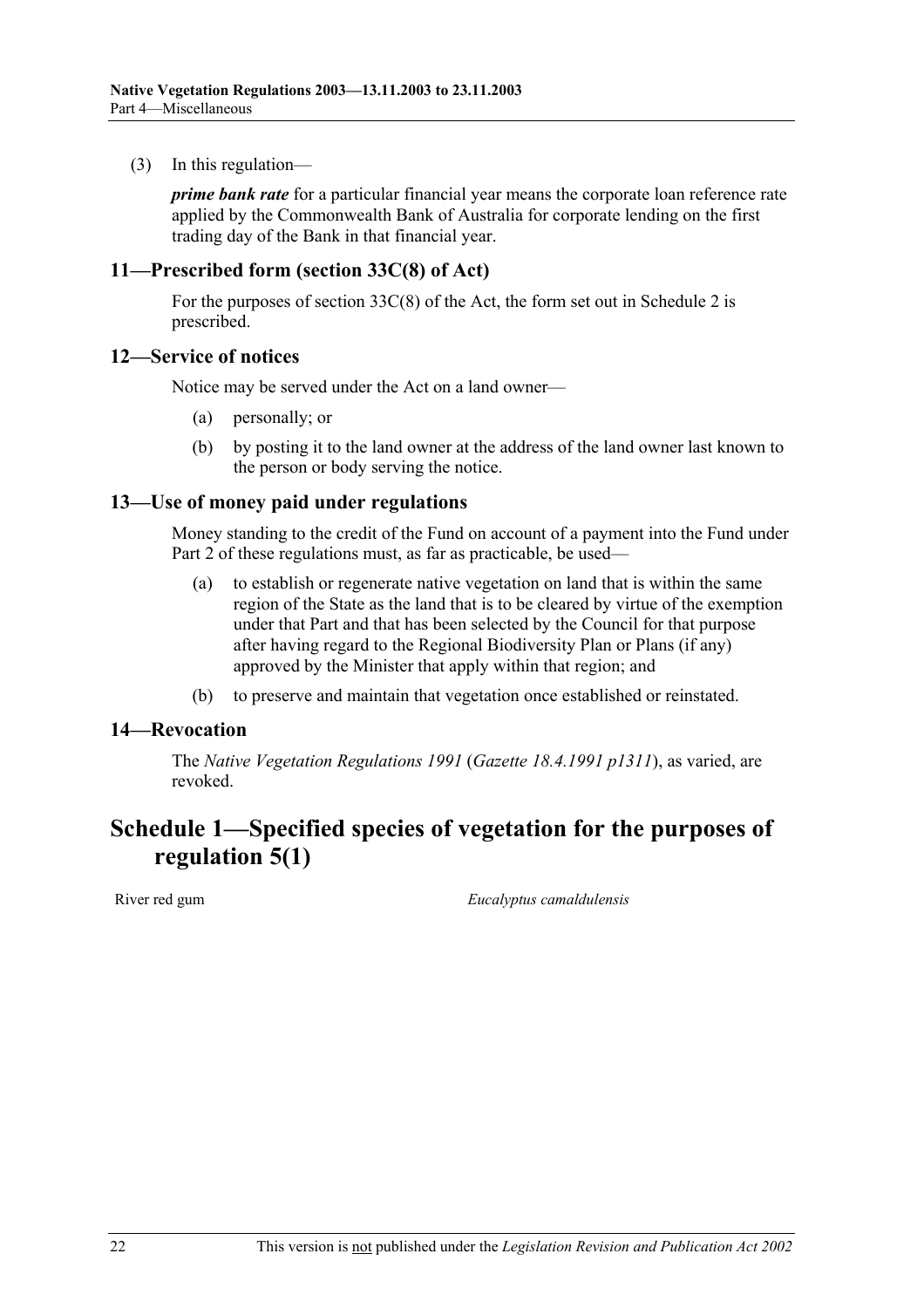# **Schedule 2—Notice under section 33C(8) of Act**

Native Vegetation Act 1991

#### Notice of information relating to a warrant

- Section 33C of the Native Vegetation Act 1991 provides for the issuing and execution of NOTE: a warrant in various cases. A warrant has been issued under the Act and the following information is provided in relation to this matter:
- The name of authorised officer executing the warrant is: 1.

#### This person is an authorised officer under the Native Vegetation Act 1991.

- This warrant was issued by the following magistrate:  $2.$
- $\overline{3}$ . This warrant was issued on

 $a.m./p.m.$ <sub>at</sub>

The warrant authorises the following course of action: 4.

A warrant expires at the expiration of 1 month from the date of its issue.

A person may be guilty of an offence if he or she fails to comply with a requirement under the Act or hinders an authorised officer in the lawful exercise of a power under the Act. The maximum penalty for an offence is \$5 000. (A person is not required to answer any question if to do so might incriminate the person or make the person liable to a criminal penalty.)

(Authorised officer executing warrant)

(Date)